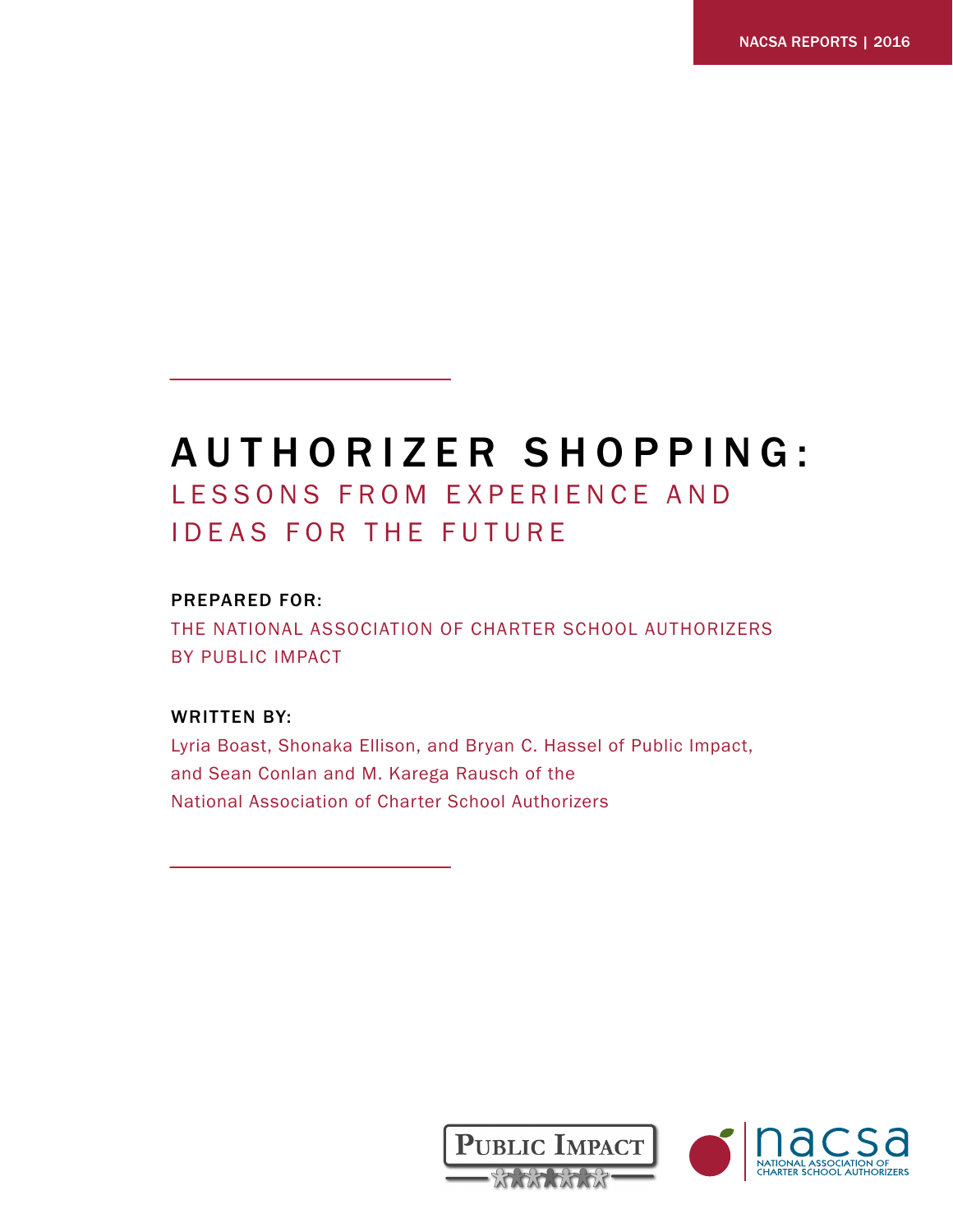#### © 2016 National Association of Charter School Authorizers

The National Association of Charter School Authorizers (NACSA) is an independent voice for effective charter school policy and thoughtful charter authorizing practices that lead to more great public schools. Our research, policy, and consultation work advances excellence and accountability in the charter school sector. With authorizers and other partners, we have built the gold standard for charter school authorizing. Through smart charter school growth, these authorizers will give hundreds of thousands of children an opportunity for a better education each year. For more on NACSA, please visit [www.qualitycharters.org.](http://www.qualitycharters.org)

This report was prepared for NACSA by Public Impact. Public Impact's mission is to dramatically improve learning outcomes for all children in the U.S., with a special focus on students who are not served well. We are a team of professionals from many backgrounds, including former teachers. We are researchers, thought leaders, tool-builders, and on-theground consultants who work with leading education reformers. For more on Public Impact, please visit [www.publicimpact.com.](http://www.publicimpact.com)

We encourage the free use, reproduction, and distribution of our materials, but *we require attribution for all use.*

Please cite this report as:

Boast, L., Ellison, S., Hassel, B. C., Conlan, S., and Rausch, M. K. (2016). Authorizer shopping: Lessons from experience and ideas for the future. Chicago, IL: National Association of Charter School Authorizers. Retrieved from [http://www.qualitycharters.org/wp-content/](http://www.qualitycharters.org/wp-content/uploads/2016/03/Authorizer_Shopping_Lessons_Ideas.pdf) [uploads/2016/03/Authorizer\\_Shopping\\_Lessons\\_Ideas.pdf](http://www.qualitycharters.org/wp-content/uploads/2016/03/Authorizer_Shopping_Lessons_Ideas.pdf)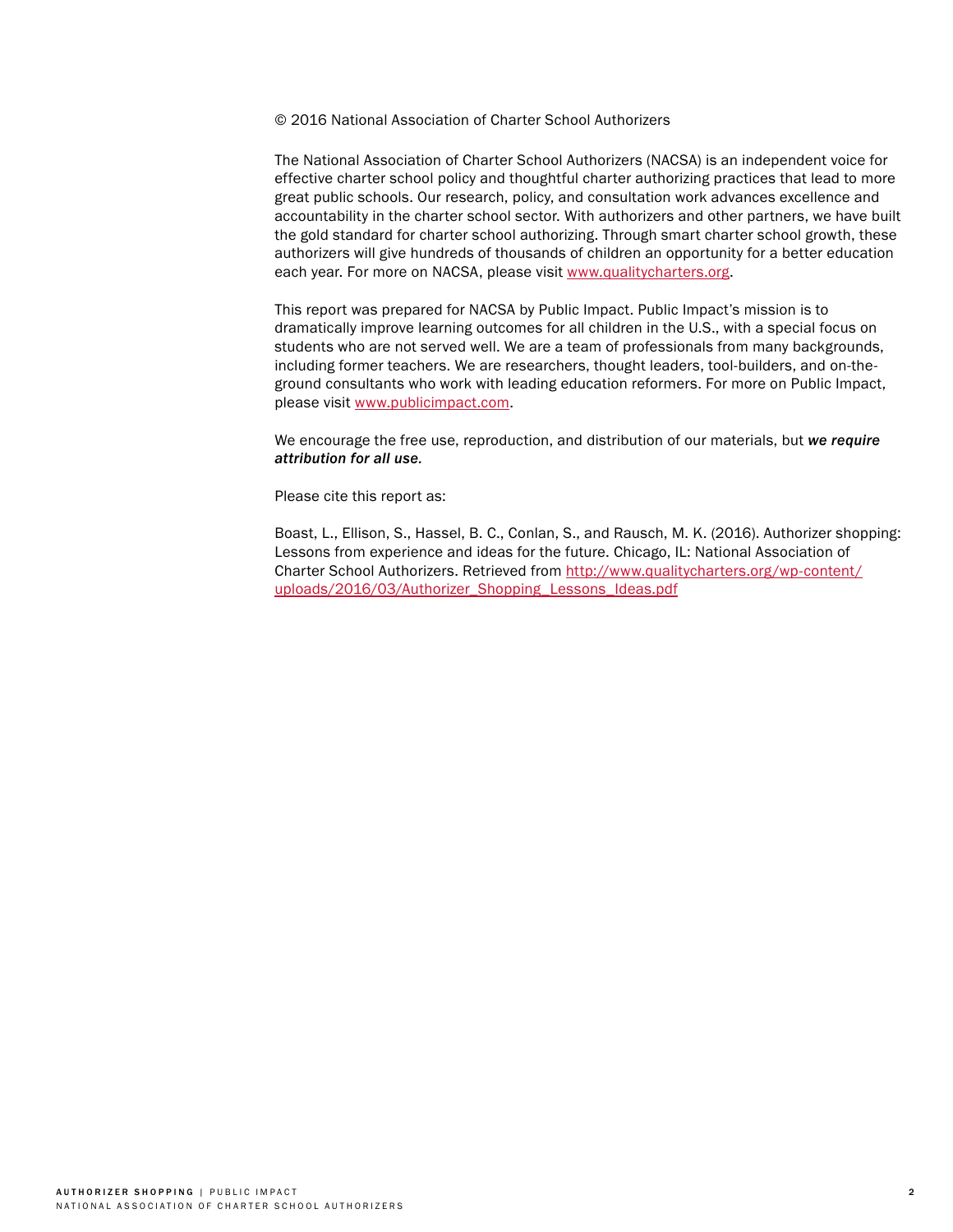# TABLE OF CONTENTS

| <b>INTRODUCTION</b>                                              | 4  |
|------------------------------------------------------------------|----|
| <b>THE PROBLEM</b>                                               | 4  |
| What Counts as Authorizer Shopping?                              | 4  |
| Types of Authorizer Shopping                                     | 4  |
| <b>APPROACHES: STRATEGIES FOR POLICYMAKERS,</b>                  |    |
| <b>AUTHORIZERS, AND OTHERS</b>                                   | 8  |
| What Can Policymakers Do?                                        | 8  |
| What Can Authorizers Do?                                         | 9  |
| What Other Organizations Can Do                                  | 10 |
| <b>ENDNOTES</b>                                                  | 11 |
| <b>APPENDIX</b>                                                  | 12 |
| Example 1: "Recycling-When Is a New School Really New?"          | 12 |
| Example 2: "Shopping or Finding the Best Fit?"                   | 13 |
| Example 3: "Authorizer Shopping in a Virtual World"              | 15 |
| Example 4: "Unintended Consequences of Increased Accountability" | 17 |
| Example 5: "Many Authorizers, Little Consistency"                | 19 |
| <b>Appendix Endnotes</b>                                         | 20 |
|                                                                  |    |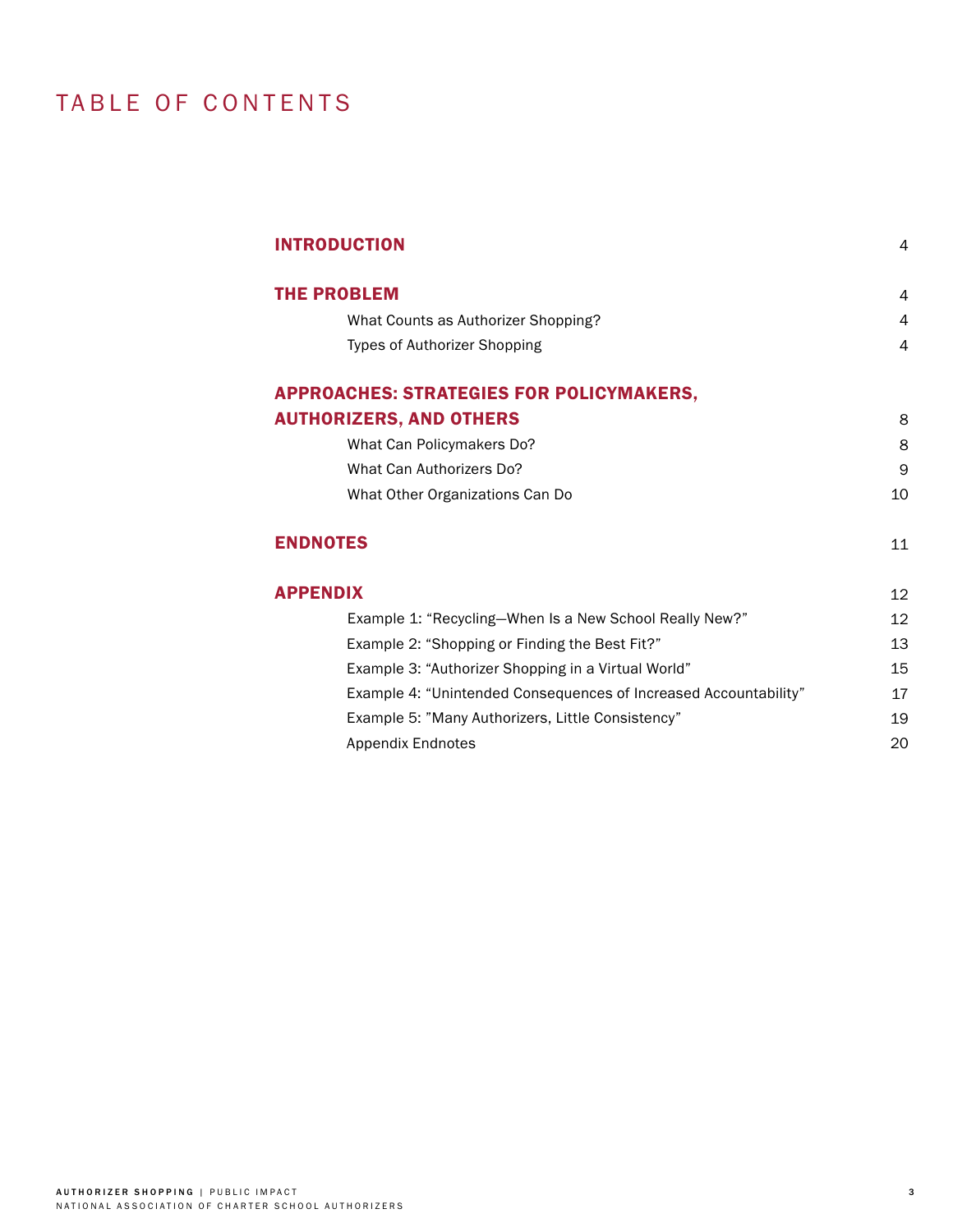# INTRODUCTION

As one of the most sustained education reform movements of the past 25 years, charter schools allow for innovation and challenge the belief that not all children can learn—showing that high achievement is possible with quality schools and high expectations for students. A strength of the charter community has been its willingness to address quality and accountability issues, especially in the face of inconsistent academic quality across the sector. Charter school advocates increasingly realize that great authorizing includes the will and ability to close failing schools.

Given its focus on growing a quality charter sector, NACSA has a long-standing interest in preventing authorizer shopping. In partnership with Public Impact, NACSA conducted more than 20 interviews with authorizers in nine states, preparing case studies to highlight examples of authorizer shopping. In May 2015, NACSA and Education Cities convened more than 30 participants representing authorizers, state charter associations, policymakers, and education leaders to explore the causes and impacts of authorizer shopping, as well as search for potential solutions.

As authorizers and states have increased performance expectations and grown less hesitant to close failing schools, "authorizer shopping" has emerged as a growing threat to overall charter school quality. Authorizer

shopping happens when a charter school chooses an initial authorizer or changes authorizers specifically to avoid accountability. A low-performing school may shop for a new authorizer to avoid closure, or reopen under a new authorizer after closure. A clear and recent example occurred in 2013 when Ball State University refused to renew seven chronically low-performing charter schools—but three stayed open under new authorizers (see Appendix for details, page 17).

# $66$  Authorizer shopping happens when a charter *s c h o o l c h o o s e s a n i n i t i a l a u t h o r i z e r o r c h a n g e s authorizers specifically to avoid accountability."*

This report summarizes the lessons of these efforts and provides guidance to authorizers, policymakers, and advocates to address authorizer shopping and ensure that students are not subjected to chronically failing schools year after year.

# THE PROBLEM

Quality authorizers hold charter schools to high expectations for outcomes such as academic performance and move to close failing schools. When failing schools "game the system" by shopping for an authorizer with lower expectations or standards, they violate the promise of a quality education for their students and communities. Authorizers may participate in authorizer shopping for the financial reward of authorizing additional schools or in a misguided attempt to save a failing school.

### WHAT COUNTS AS AUTHORIZER SHOPPING?

In many cases of authorizer shopping, a school facing nonrenewal or closure seeks a new authorizer to keep it open. In other cases, an authorizer will close a low-performing school, only to later see that school "recycled" with a new name and new authorizer. Though some charter schools may seek a new authorizer for a better fit or to escape a hostile or micromanaging authorizer, these cases of "good" authorizer shopping are rare (see "When It's OK to Shop" on page 5).

Though it is difficult to quantify the prevalence of shopping, informal interviews and news articles indicate that shopping has become a bigger problem that will grow if practices and policies do not change, as the charter sector grows and authorizers increase and enforce performance expectations. A recent Fordham Institute paper reports that 34 schools in Ohio alone changed sponsors within the past seven years.<sup>1</sup>

### TYPES OF AUTHORIZER SHOPPING

Problematic authorizer shopping takes many forms, but always starts with an attempt to avoid accountability. Authorizers report cases of shopping from the initial charter application to the closure process.

# *Throwing noodles at the wall: When a new school submits applications to multiple authorizers to see what will stick*

Quality charter school applicants propose academic programs to address specific communities or student populations in specific locations. Authorizers are right to be suspicious when a single operator submits the same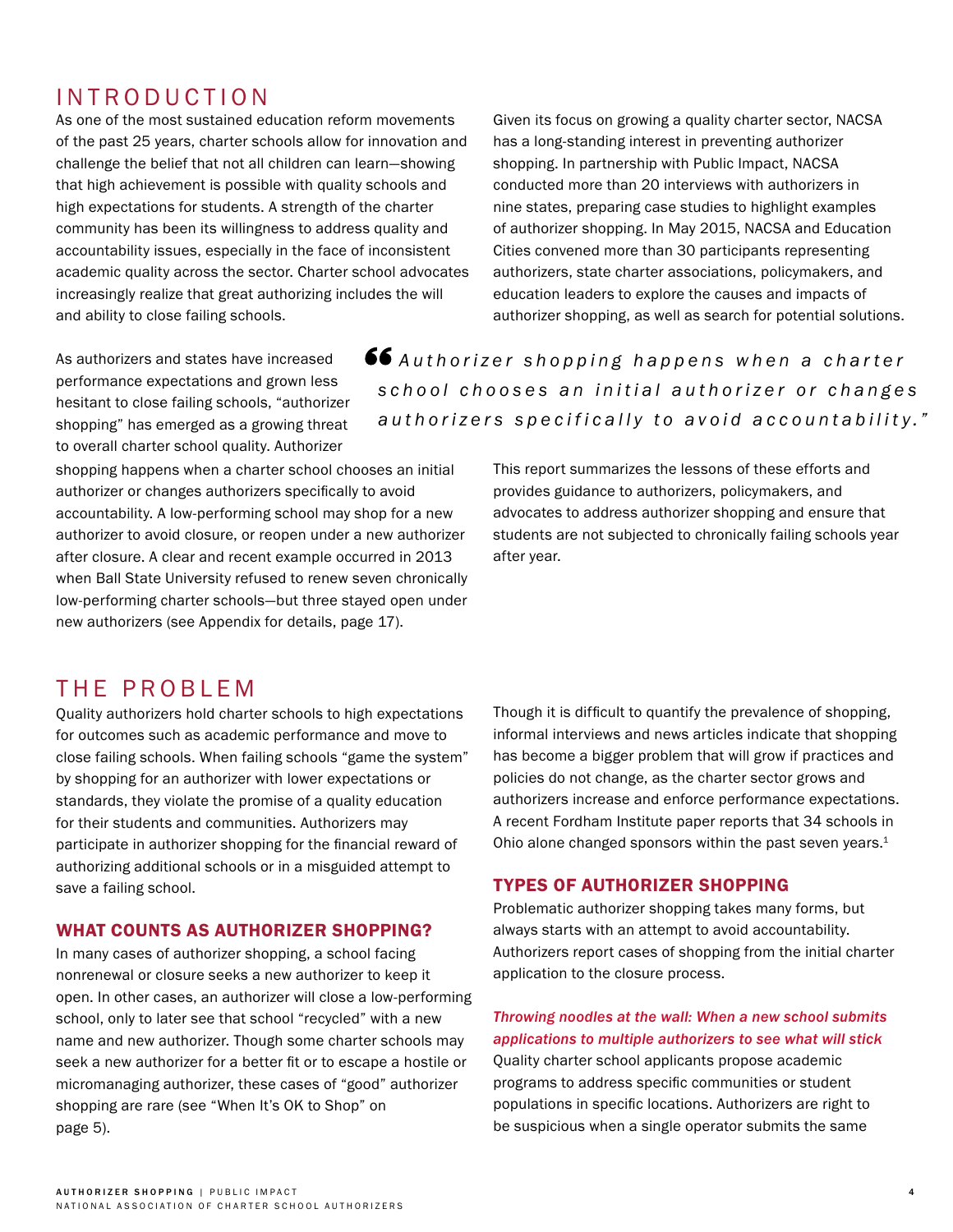# *When it's OK to Shop*

Though a state's charter-authorizing structure should discourage authorizer shopping, it should still allow for legitimate changes in authorizers. Below are some

examples in which changing authorizers may be best for the operator or the authorizer. These cases are rare, but it is important to provide options to operators if they encounter one of these scenarios. At the same time, authorizers should be

**66** Authorizers should be aware *t h a t a l l s h o p p e r s w i l l a r g u e they have good reasons to shop."*

aware that all shoppers will argue they have good reasons to shop. Separating the acceptable from the problematic is a key area of judgment for authorizers to hone.

- Moving Up: When a school switches to a higher-quality authorizer for improved reputation or process. In a state with several authorizers and no standard accountability measures, a school could benefit from moving to an authorizer with a stronger reputation for rigor, a better process for oversight, or better systems for replication of quality schools.
- Escaping: When a well-performing school switches to get away from an authorizer who's hostile or micromanaging. For example, an authorizer may have imposed excessive fees or failed to provide the appropriate amount of autonomy. In that case, it would be better for a school to switch authorizers, rather than constantly fight with a restrictive authorizer.
- Aligning: When a well-performing school shifts to an authorizer with a better-aligned mission. For example, Irvington Community School in Indianapolis switched authorizers from Ball State University, based in Muncie, Indiana to the local Indianapolis mayor's office—a better fit for the mission of improving education for the Irvington neighborhood.
- **Consolidating:** When an operator moves to have all its schools under a single authorizer. An operator of several schools may find it beneficial to have the same authorizer in order to have consistent standards, procedures, and accountability measures.

# *Authorizing and Turnaround?*

When faced with the question of approving a low-performing school, some authorizers say they can provide the right support and strategies to turn a school around. However, to date there is little data to support the effectiveness of this strategy, and it opens the door for chronically low-performing schools to shop for a new authorizer to remain open. This is distinguished from a "restart" strategy, in which an authorizer brings in and/or approves a high-quality operator to turn around a low-performing school.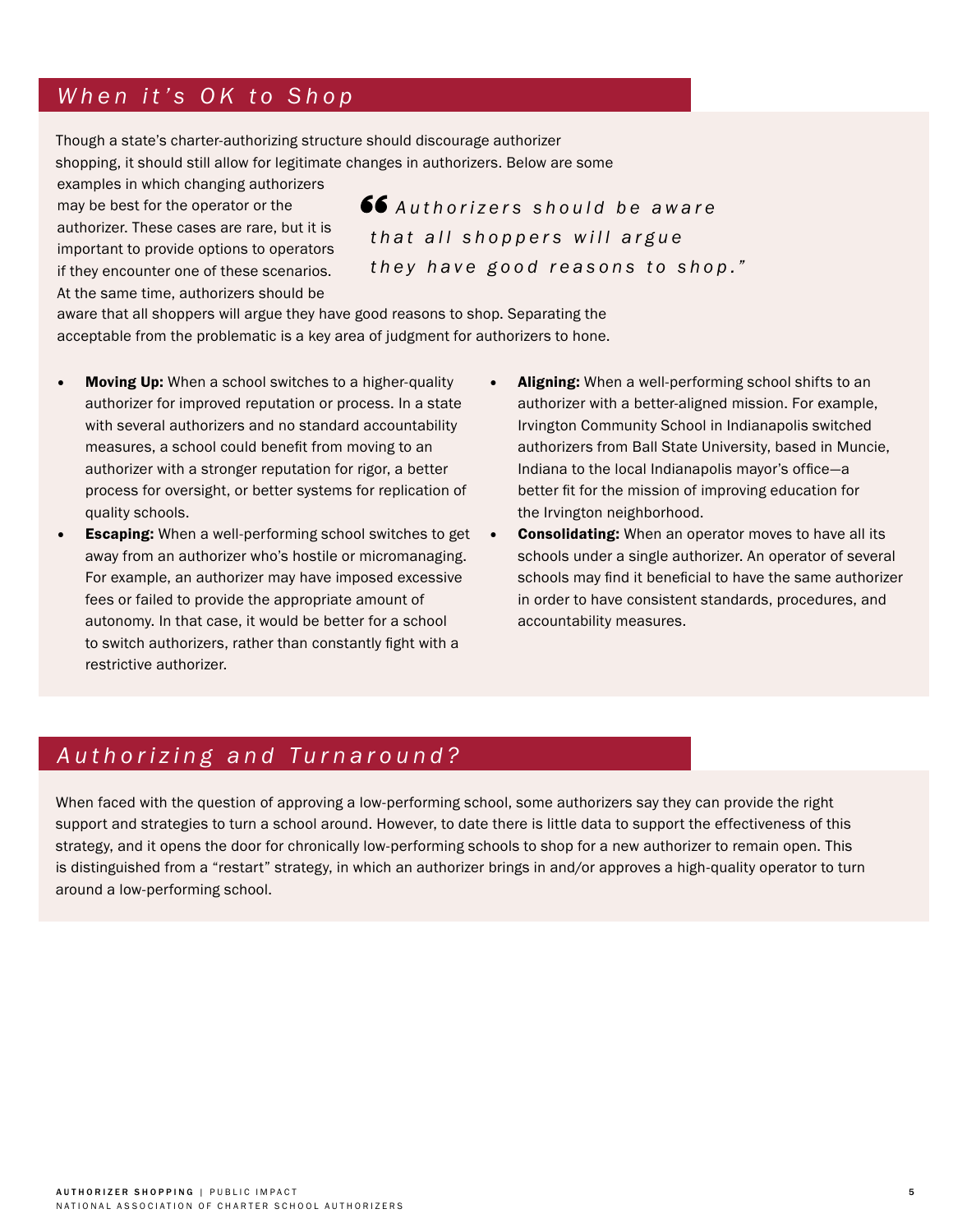application to authorizers in multiple cities and districts. Two examples illustrate this type of authorizer shopping: In California, informal interviews indicate some operators do this, looking for one to "stick." In Colorado, authorizers reported a single charter application was submitted to four different school districts and then denied by two school districts. Those decisions were later overturned by the State Board of Education, effectively allowing authorizer shopping.

# *Staying afloat: When a low-performing school facing closure or nonrenewal switches authorizers to stay alive*

As noted above, low-performing schools that fear renewal trouble sometimes take early action to avoid accountability. These schools shop for an authorizer with lower academic expectations who will grant them a charter and help them avoid negative accountability consequences. Authorizers may grant charters to low-performing schools for many reasons, including potential financial gains or the notion likely misguided—that they can help schools improve by authorizing them.

Informal interviews with Ferris State University officials in Michigan indicate that they were planning to not renew the charters for Francis Ray Academy and George Crockett Academy at the end of their charter contracts in 2014. Aware of that, both schools moved to the authorization of Northern Michigan University (NMU) in fall 2014 (see Appendix for details, page 19).

Career Academy, authorized by Ball State University (BSU) since 2011, has consistently received failing grades from the state based on student performance. In advance of its 2016 renewal review, Career Academy chose to end its relationship with BSU in June 2015. It is now authorized by Trine University, an authorizer with a history of granting charters to schools that have been nonrenewed by other authorizers.<sup>2</sup>

## *The undead: When a school that has been closed or nonrenewed reopens with a new authorizer*

Authorizers face tough and challenging actions in closing a charter school—displacing students and families to meet their obligations to ensure quality educational options. Some authorizers go through this difficult process of closing a school only to see it reopen, barely changed.

In 2005, Buckeye Community Hope Foundation, located in Columbus, Ohio, granted Imagine Schools a charter to open and operate Academy of Columbus charter school. The school failed to meet academic standards, falling into "Academic Emergency" in 2011 and 2012 under the state's accountability system. Ohio law requires authorizers to close schools if they fall into "Academic Emergency" for two of the three most recent years.

The Academy of Columbus board moved to close the school in spring 2013. However, North Central Ohio Educational Service Center agreed to authorize the school after Imagine an educational management organization that provided comprehensive management services to the school promised parents, teachers, and the public that the school would improve. The Academy of Columbus reopened in fall 2013 as Imagine Columbus Primary Academy, with a new board, principal, and half the staff replaced, but with the same management organization (Imagine). In the 2013–14 school year, Imagine Columbus Primary performed worse than 98 percent of Ohio's public schools (see Appendix for details, page 12).

# *Race to the bottom: When a school shops so it can bargain authorizers "down" on accountability standards or other important aspects of authorizer practice*

Though some schools have some legitimate reasons to change authorizers, sometimes the issue of "fit" can mask an attempt to find lower performance expectations. In 2008, the Guided Online Academic Learning (GOAL) Academy received a charter granted by the Colorado Charter School Institute (CSI), an Independent Charter Board. CSI and GOAL could not agree on a set of academic performance expectations before GOAL's 2013 renewal. GOAL's leaders said CSI was inflexible, while CSI determined that GOAL's proposal lacked rigor and did not align with the state's evaluation system. As a designated Alternative Education Campus (AEC), GOAL Academy's leaders expected the supports typically provided for a traditional non-charter school as provided by school districts and argued that they should have flexibility on performance metrics so that the school could be evaluated fairly. GOAL's board of directors transferred GOAL's charter to Falcon District 49, a Colorado LEA designated as a Colorado "innovation district."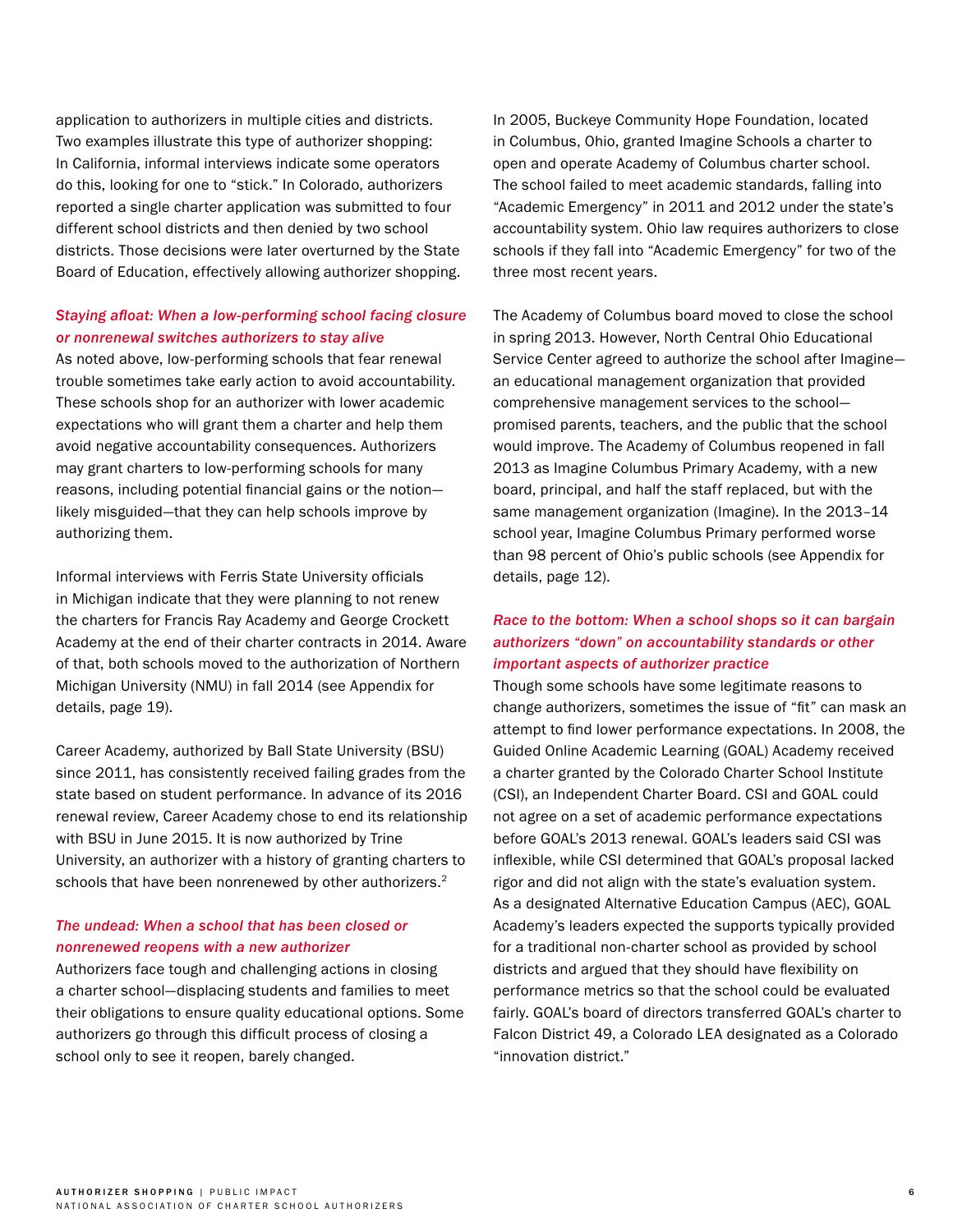Sometimes authorizer shopping is unique to the type of school doing the shopping or the mechanism used to facilitate it. Below are some examples of such situations, which highlight the need to be vigilant in looking for loopholes that may enable problematic shopping.

#### *1) Virtual schools*

Unless states establish special provisions that limit who can authorize virtual charter schools, virtual charters may choose to be authorized by—or switch to—any district (or entity) in the state. Cross-district student transfers, when they are required, and any contractual enrollment cap would be the only enrollment restrictions they would face. This context—the potential for wide geographic opportunities and many authorizers to choose from—makes virtual schools particularly prone to authorizer shopping.

For example, the Adams 12 Five Star district authorized the Colorado Virtual Academy (COVA) for its first decade of operation, starting in 2003. COVA was operated by K12 Inc., a publicly traded, for-profit, online education company. Before its 2013 renewal, COVA submitted an application to be authorized instead by the Charter School Institute (CSI), an independent authorizer. The CSI recommended a denial of this transfer application because of student performance, student turnover, curriculum adjustments needed to address an increased number of at-risk students, and concerns that K12, not the school's board, was in control of the school. The Adams 12 Five Star district thus granted COVA a new charter for just one year in 2013, citing performance concerns, and indicated that it would not renew the charter the following year. During the 2013-14 school year, COVA implemented many changes, including terminating the management contract with K12, hiring a senior executive with control over marketing, and allowing the board to retain more funds to improve teacher salaries, teacher-to-student ratios, and pre-enrollment processes to make sure students were ready for rigorous online work. At the end of the year, COVA received a charter to continue operations from the Byers School District, while K12 contracted with a regional Board of Cooperative Educational Services (Colorado Digital BOCES) to open an additional (non-charter) online school.

To prevent this type of issue, new regulations in Colorado require that if a new school opens with 50 percent of its students having transferred from a closed school, it must inherit the accountability history of the closed school. However, actual enforcement of this provision remains untested and unproven.

#### *2) District-authorized schools not located within the district*

The California Charter Schools Act (CSA) allows a charter school to establish one site outside the boundaries of the authorizing school district if the charter school is unable to locate a single site within the authorizing district's boundaries that can house the entire program. Even then, prior notice is given to the school district in which the facility will be located, the local County Superintendent of Schools, and the state's Superintendent of Public Instruction. California educators say the provision is meant to allow a school facing a hostile district to find a temporary location while going through the appeals process.

However, a few authorizers have used this provision as a loophole

to open several schools outside the district, with little oversight and great financial gain. One such example is Acton-Agua Dulce Unified School District, a small rural district in northern Los Angeles County. The district has approved more than 20 charter schools, with a majority of them serving students outside the district. The district has faced a great deal of scrutiny, and now litigation, from the districts in which it opened the new charter schools.<sup>11</sup>

California Senate Bill 1263 has been introduced to block charter schools from locating outside their school district.<sup>12</sup> But policymakers need to take care to stop problematic behavior while allowing flexibility for schools that truly cannot find adequate space within their host districts' boundaries.

#### *3) Multistate networks*

Authorizers need to know to what degree large, multistate networks live up to academic, operational, and financial performance standards in other states before approving them. Making such comparisons can be tricky because academic standards, assessments, and other measures may differ from state to state or even authorizer to authorizer within a state. In addition, a network's performance may be varied, with certain schools within the network, certain geographies, or certain demographic groups performing better or worse. But authorizers must face those challenges head-on and ensure due diligence when considering an operator from another state. Transparency in sharing information and a strong network will give authorizers the tools to make sound decisions.

#### *4) Shopping through the appeals process*

As of June 2014, 42 states have an appeals process for charter applicants who are denied at one level, such as the local or county school district, and who then may appeal to the state level or to a special appeals board.13 While an appeals process is intended to protect charter schools from hostile authorizers, it can offer the possibility for a low-performing school to remain open when it should close. This possibility rests partially on the legal structure and the nature of the appeals process. An appeals process set up to re-examine the merits of an application is less susceptible to shopping behavior than one set up to rule on the merits of the process or legal justification used by the authorizer to make its decision.

For example, informal interviews indicate that a State-authorized charter school in California knew it would not be renewed due to financial insolvency. It submitted a new application to a local district to authorize the same school, but was denied at the local and county levels. The charter management organization (CMO) abandoned its State-authorized charter, but entered the appeals process with the new charter application and gained authorization through its appeal. Though the law states that an operator cannot open a new school if it has been associated with a closed school, the school is run by the same CMO in this example.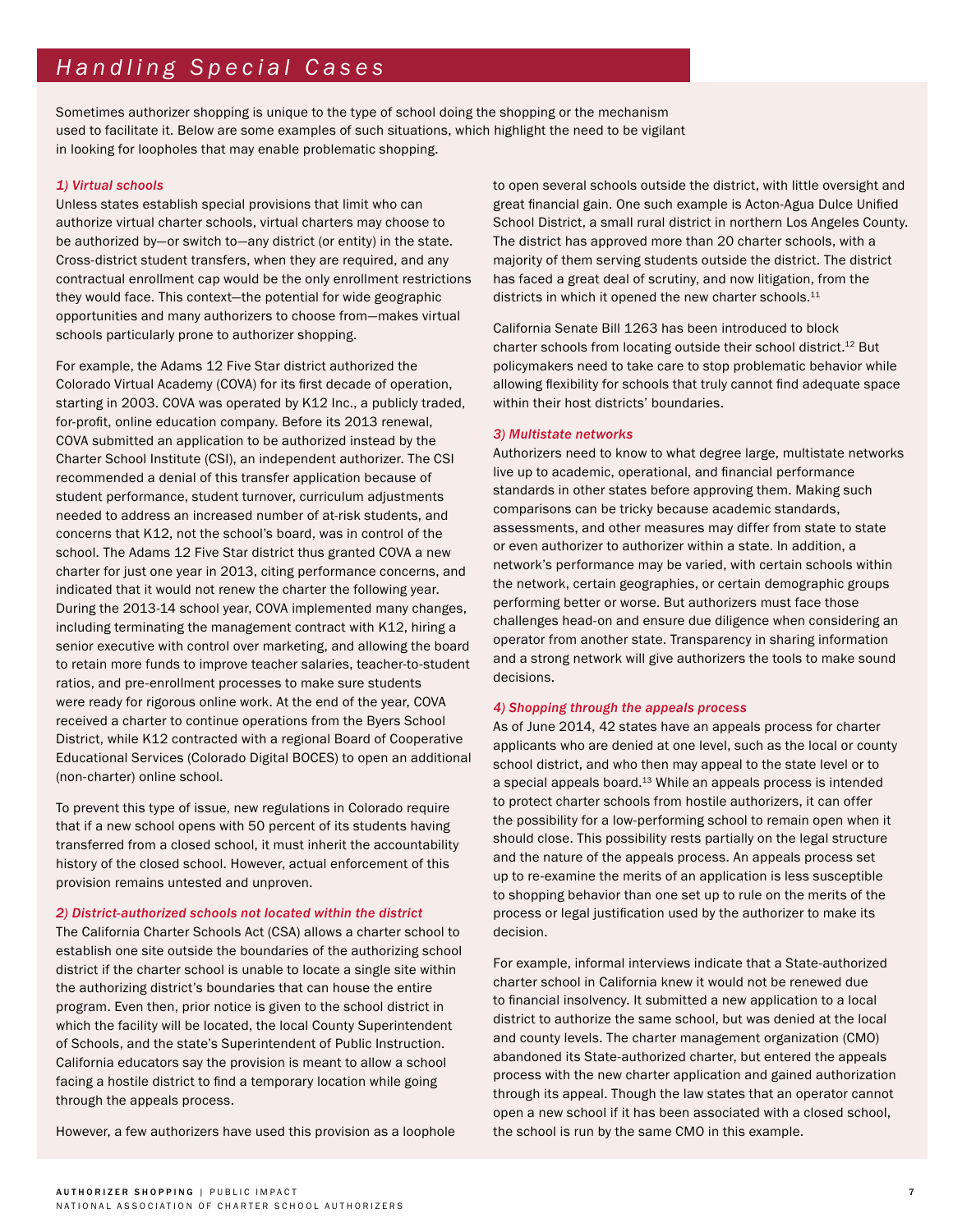# A P P R O A C H E S: S T R A T E G I E S F O R POLICYMAKERS, AUTHORIZERS, AND OTHERS

The best antidote to problematic shopping is quality authorizing. If all authorizers in a state or region have high standards for approval and renewal and are decisive in acting on low performance, failing schools would find all the potential "shops" closed. NACSA has a set of resources available to guide authorizers at [www.qualitycharters.org](http://www.qualitycharters.org). However, it takes just

one low-standard authorizer to make authorizer shopping possible. In states with established authorizers, changing and improving authorizer practice is hard work, as NACSA has learned. In most

**66** It takes just one low-standard authorizer *to make authorizer shopping possible."*

states, a combined approach of authorizer practices and policy initiatives is necessary to address authorizer shopping. Context matters; rather than a cookie-cutter set of solutions, this report offers a menu of approaches that policymakers and authorizers can select and adapt.

# WHAT CAN POLICYMAKERS DO?

#### *Tackle authorizer shopping head-on.*

Define problematic shopping and create sanctions in legislation, using some of the following options:

- Create a communication network in which authorizers must share data with one another in cases of potential shopping, to raise awareness of bad actors and prevent shopping "success."
- Require approval of authorizer changes by a higher authority, such as the state board of education or state education agency.
- Prohibit authorizers from receiving fees for authorizing low-performing shoppers. At the same time, ensure that authorizers are adequately funded in general to reduce the incentive to take on low-performing schools for financial sustainability.
- Set a "transfer floor," a requirement stipulating minimum performance levels below which schools are prevented from switching authorizers.

*Example: Indiana passed a bill in 2015 requiring an authorizer that receives an application from an existing charter school to notify the current authorizer in writing, and requiring those authorizers to consult prior to making any decisions. The bill also requires new, non-district authorizers to get approval from the Indiana State Board of Education before they can authorize any charter schools.3*

#### *Enact accountability for authorizers.*

States can set clear authorizer standards and establish processes for reviewing and vetting new authorizers, qualifying for and keeping authorizing authority, and monitoring performance—including evaluating portfolio quality, authorizer decision making, and practices that

ensure school autonomy. State oversight should include consequences for low-performing authorizers, such as freezing their ability to authorize new charter schools, reducing their access to fees charged to schools for oversight, removing schools from their authority, or terminating authorizing authority altogether. Policies that make facilitating authorizer shopping a fatal flaw will prevent or at the very least reduce shopping.

With strong accountability measures in place for authorizers, policymakers also need to reduce the number of bad authorizers in the state, either by stripping authorizer authority after low ratings or by reconsidering which entities receive authorizing authority to begin with. Authorizers may argue that State-imposed accountability requirements may hurt their decision-making ability. To counter the argument by authorizers that new accountability measures impede their autonomy, states should require authorizers to provide examples of strong authorizer accountability measures that make sense within the context of the state. However, removing authorizers is an option only when there is a quality authorizing alternative. When a jurisdiction's applicants and schools have access to only one authorizer, removing that authorizer is not an acceptable option. Keeping this in mind, policymakers should avoid overly bureaucratic authorizer regulations, which could impede efforts to improve accountability.

NACSA recommends the following practices:4

- State endorsement of national industry standards for quality authorizing
- Adoption of best practices in performance management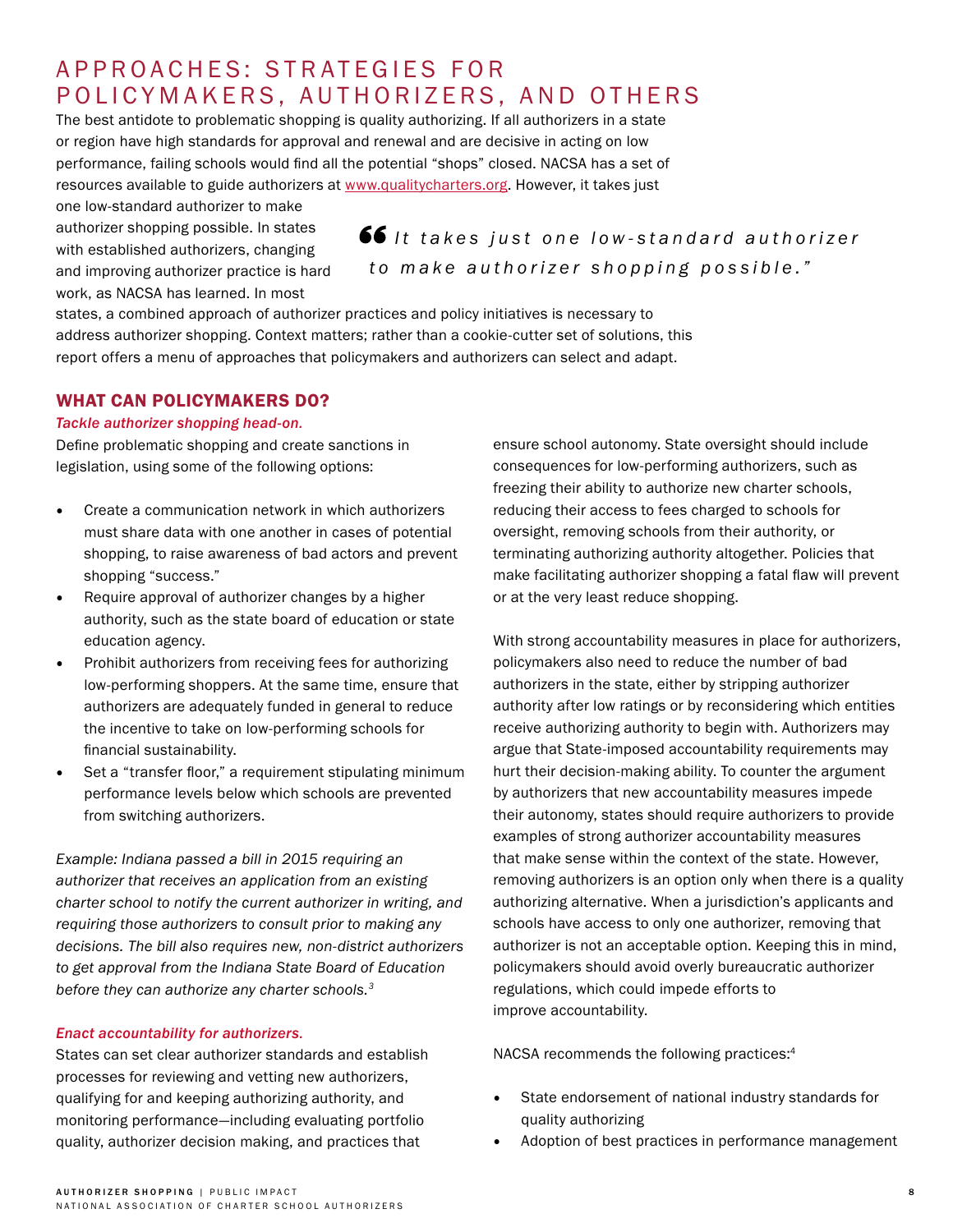and replication—including charter contracts, performance frameworks, and quality replication

- Periodic evaluation of authorizers within the state against these standards
- Production of an annual report by authorizers on the performance of their schools
- In states with multiple authorizers, sanctions for the authorizers that do not meet quality standards or hold failing portfolios

*Example: Minnesota requires the state commissioner to review each authorizer's performance at least every five years, and allows the commissioner to subject the authorizer to corrective actions, including the termination of contracts with schools it has authorized. As part of that review, the law requires the education department to comment on each authorizer's evaluation process for providing a formal written evaluation of the performance of each of their schools before renewing a charter contract.5* 

#### *Set a threshold for default closure.*

A growing number of states have identified a threshold of minimally acceptable performance for charter schools and require charter schools that perform below that threshold to close. Clear default closure policies should include the following criteria:6

- How many years of poor performance will trigger closure
- Clear performance level criteria that will result in closure
- What entity should use discretion to make exceptions and how to structure any waiver processes
- If waivers are available, eligibility requirements for them (e.g., Alternative Education Campuses are eligible, but not schools where students are at risk solely due to poverty)

*Example: In Ohio, authorizers are required to close schools if they fall into "Academic Emergency" for two of the three most recent years.7* 

Although default closure laws can provide a mechanism to close the lowest-performing schools, they should not be mistaken for performance benchmarks or expectations. Performance above default closure thresholds does not indicate "success." Authorizers may justifiably close schools that fail to meet performance expectations even when they are higher than the "automatic closure bar" set by default closure laws.

### *Create incentives for schools to seek good authorizers.*

States can use "carrots" as well as "sticks" to influence authorizer quality. Incentives can include the provision of facilities money to schools with authorizers that meet state standards.

The weaker the overall authorizer and school accountability systems are, the more important these shopping-specific policy approaches become. States with strong accountability systems will not need these specific shopping stoppers. But most states have weak systems, necessitating shoppingspecific policies.

# WHAT CAN AUTHORIZERS DO?

#### *Use rigorous approval and renewal processes.*

The best antidote to problematic shopping is a rigorous approval and renewal process. If a state's authorizers are consistent and rigorous in their processes and standards, low-performing schools will have nowhere to shop.

#### *Collaborate and communicate.*

Relationship building between authorizers is key in raising awareness of potential shoppers. Creating a network allows authorizers to know which schools are in trouble and which may be seeking a new authorizer. Certain types of authorizers are the most susceptible to authorizer shopping, such as new or small authorizers or those attempting to use authorizing as a money-making enterprise. Self-policing can combat this setting clear, rigorous, and fair expectations and standards for authorizing and providing a screening process for new authorizers. Action steps could include forming a statewide authorizer alliance/coalition—similar to the ones the Michigan Council of Charter School Authorizers, the Florida Association of Charter School Authorizers, and others have created and are implementing—to cultivate strong interagency relationships. While state policy would be required to impose consequences for authorizers that don't adhere to authorizer alliance/coalition standards preventing authorizer shopping, authorizers would be well served to create network structures to minimize shopping.

#### *Develop and share a database of school decisions.*

Sharing data and objective information for making decisions would further raise awareness of bad actors seeking new authorizers. Data should also be readily accessible and timely. Authorizers should make reasons for application and renewal decisions readily available to the public and other authorizers. Because state systems vary, having a strong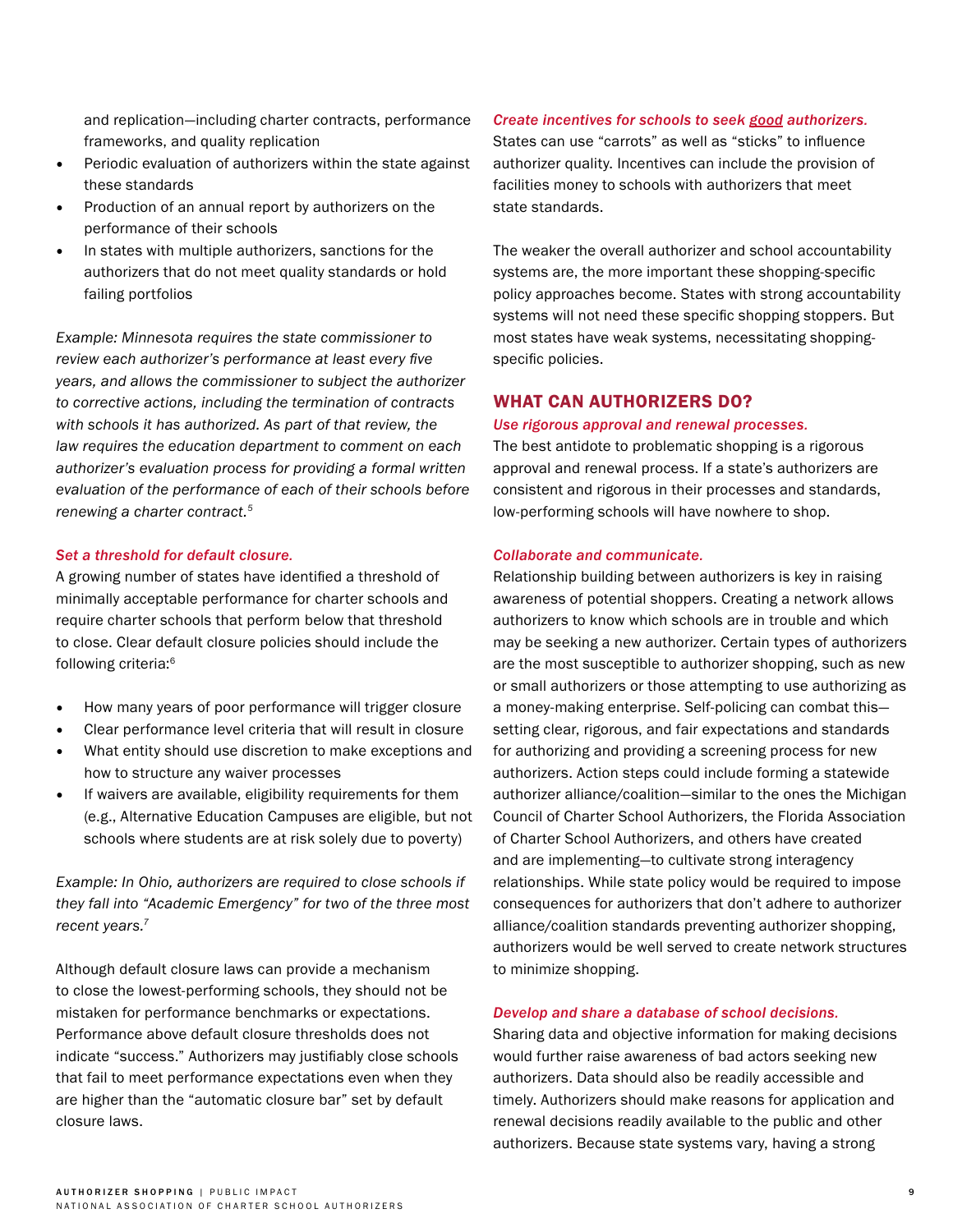network and open communication would allow authorizers to ask questions of one another during the application process. Action steps could include an authorizer (or authorizer alliance/coalition) creating such a database and making it available to other authorizers, or authorizers posting records and reasons for school decisions on their respective websites.

#### *Avoid the urge to "wash their hands."*

Sometimes authorizers will warn schools that they will be closed and encourage them to seek a new authorizer. The process of closing or non-renewing a school is cumbersome and difficult, but an authorizer should not encourage or allow a low-performing school to switch authorizers to avoid the process. Encouraging a school to seek a new authorizer will perpetuate the authorizer shopping problem and keep low-performing schools open. Action steps could include authorizers going through the nonrenewal process, even if the school says it intends to find a new authorizer, and making that decision public.

#### *Build a strong reputation.*

Authorizers should build a reputation for quality that attracts great schools. That can be done, in part, by setting clear and high standards, reducing administrative burdens for high performers, and providing schools with autonomy. Action steps could include publically posting key elements of an authorizer's strategic plan, accountability system, and record of decision making.

#### *Support charter school board quality.*

The stronger charter school boards are, the less likely they will be to engage in problematic shopping. Some authorizers offer programs and resources to educate and align charter school board members on school quality issues. For example, Ohio's charter school law regulates reporting requirements, qualifications, and compensation for charter boards.8 Action steps could include ensuring that board members and organizations that offer training to board members know and understand authorizer expectations around board governance.

#### *Work with organizations with a complementary quality agenda.*

Other organizations interested in having only high-quality charter schools serving students are important allies, and they should be enlisted to help advance policy and apply pressure on authorizers and schools to avoid negative

shopping. See the following section, "What Other Organizations Can Do," for examples.

#### *Connect with policymakers.*

Collaboration between policymakers and authorizers helps in enacting new policies that address bad actors and protect autonomy. With frequent turnover in state legislatures, authorizers will continually need to educate policymakers on developments in the field. Action steps could include convening potential policy partners for initial discussions about the extent and nature of the problem; ensure awareness of, and problems with, shopping; and collectively discuss, debate, and craft customized solutions for local contexts.

#### *Work with the media.*

Authorizers should engage media outlets to ensure that they have stories that illustrate problematic authorizing and counteract political pressure that authorizers may face to take on well-connected-but-failing schools. Action steps could include identification of media contacts focused on charter school and accountability issues; convening initial meetings to discuss quality authorizer principles and authorizer shopping; and establishing ongoing lines of communication for notification, should the issue arise in the future.

### WHAT OTHER ORGANIZATIONS CAN DO

State education agencies, policy advocacy organizations, charter support organizations, community organizations, and funders can also play a vital role in combating authorizer shopping by employing the following practices:

- Contribute to and demand transparency, through reports, ratings, and other means of making data and results public to raise awareness of the issue
- Support high academic standards for all schools by publically elevating schools with outstanding results
- Support closure as the solution to chronically lowperforming schools, including supporting authorizer closure decisions<sup>9</sup>
- Support authorizer collaboration by being a resource, sounding board, and partner of quality authorizers
- Support the development of authorizer accountability systems that explicitly include indicators of authorizer shopping<sup>10</sup>
- Influence policy to strengthen authorizer quality
- Encourage media coverage of strong authorizing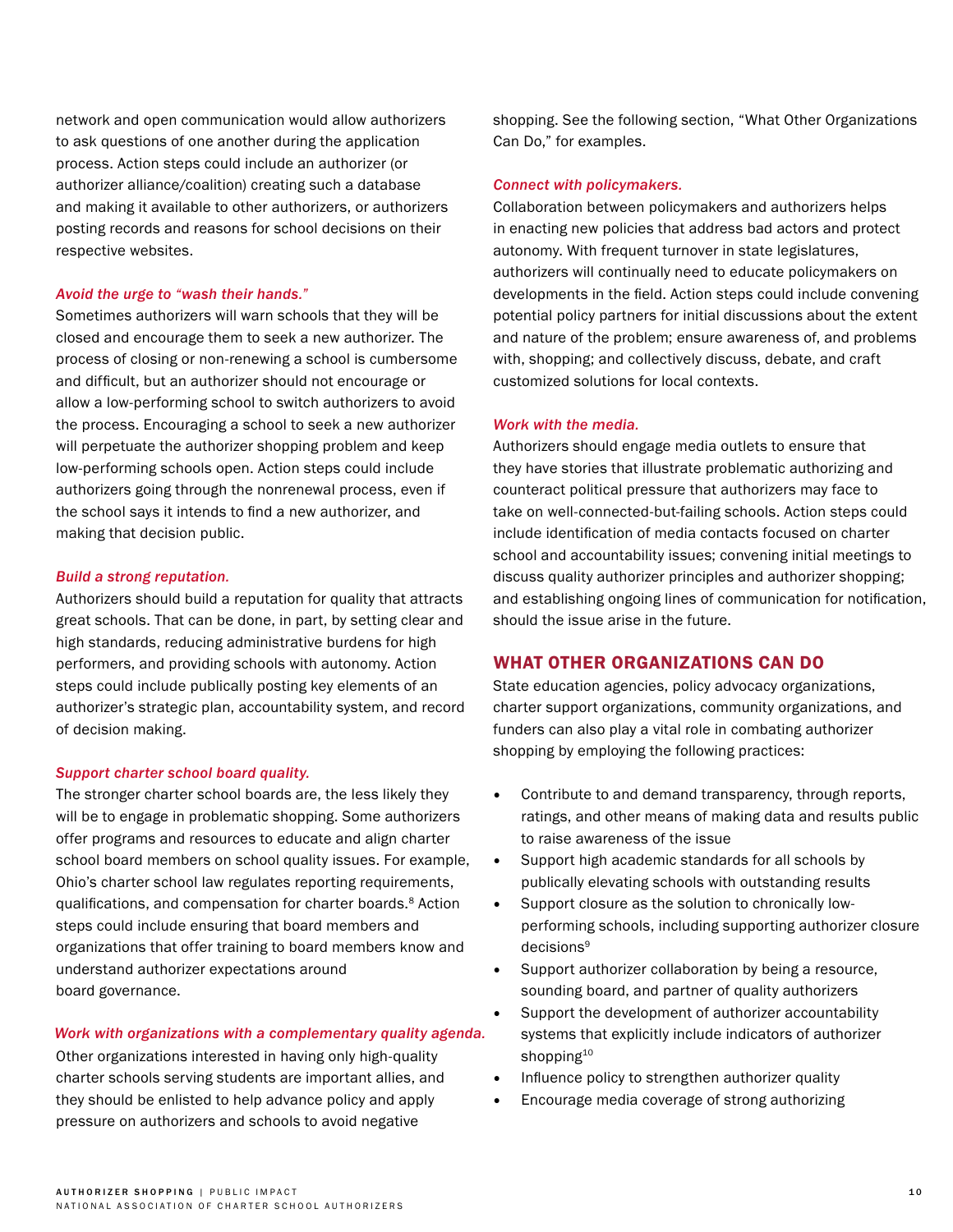# ENDNOTES

<sup>6</sup> NACSA Policy Recommendation: Closing Failing Schools. Retrieved from [http://www.qualitycharters.org/assets/](http://www.qualitycharters.org/assets/files/images/stories/pdfs/policy/Closing_Failing_Schools_Updat) [files/images/stories/pdfs/policy/Closing\\_Failing\\_Schools\\_Updated%20111313.pdf](http://www.qualitycharters.org/assets/files/images/stories/pdfs/policy/Closing_Failing_Schools_Updat)

7 Ohio Revised Code 3314.35. Permanent closure; criteria. Retrieved from [http://codes.ohio.gov/orc/3314.35](http://codes.ohio.gov/orc/3314.35 )  <sup>8</sup> Ohio Charter Law Guidebook. (2014). Retrieved from [http://www.oapcs.org/resources/oapcs-charter-school-law](http://www.oapcs.org/resources/oapcs-charter-school-law-guidebook )[guidebook](http://www.oapcs.org/resources/oapcs-charter-school-law-guidebook ) 

9 Carlson, D., & Lavertu, S. (2015). School closures and student achievement: An analysis of Ohio's urban district and charter schools. Columbus, Ohio: Thomas B. Fordham Institute. Retrieved from [http://edexcellence.net/](http://edexcellence.net/publications/school-closures-and-student-achievement-an-analysis-of-ohio%E2%) [publications/school-closures-and-student-achievement-an-analysis-of-ohio%E2%80%99s-urban-district-and](http://edexcellence.net/publications/school-closures-and-student-achievement-an-analysis-of-ohio%E2%)

<sup>10</sup> The Education Trust-Midwest. (2015). 2015 Charter Authorizer Scorecard (2015). Retrieved from [http://midwest.](http://midwest.edtrust.org/2015-charter-authorizer-scorecard/ ) [edtrust.org/2015-charter-authorizer-scorecard/](http://midwest.edtrust.org/2015-charter-authorizer-scorecard/ ) 

<sup>11</sup> Smith, P. (2014, June 7). NSD, LA Unified sue Acton-Agua Dulce over Einstein charter. Hometownstation.com. Retrieved from [http://scvnews.com/2014/06/07/nsd-la-unified-sue-acton-agua-dulce-over-einstein-charter/;](http://scvnews.com/2014/06/07/nsd-la-unified-sue-acton-agua-dulce-over-einstein-charter/) Lynton, J., (2014, November 4). Tiny LA district is approving charter schools beyond borders. LA School Report.

Retrieved from [http://laschoolreport.com/a-tiny-la-district-is-approving-charter-schools-beyond-borders/](http://laschoolreport.com/a-tiny-la-district-is-approving-charter-schools-beyond-borders/ )

<sup>12</sup> California Senate Bill 1263. Retrieved from [http://leginfo.legislature.ca.gov/faces/billNavClient.xhtml?bill\\_](http://leginfo.legislature.ca.gov/faces/billNavClient.xhtml?bill_id=201320140SB1263) [id=201320140SB1263](http://leginfo.legislature.ca.gov/faces/billNavClient.xhtml?bill_id=201320140SB1263)

<sup>13</sup> Education Commission of the States. (2014). 50-State Analysis. Retrieved from [http://ecs.force.com/mbdata/](http://ecs.force.com/mbdata/mbquestNB2?rep=CS1409 ) [mbquestNB2?rep=CS1409](http://ecs.force.com/mbdata/mbquestNB2?rep=CS1409 )

<sup>1</sup> Squire, J., Robson, K., & Smarick, A. (2014). The road to redemption: Ten policy recommendations for Ohio's charter school sector. Columbus, Ohio: Thomas B. Fordham Institute. Retrieved from [http://edex.s3-us-west-2.](http://edex.s3-us-west-2.amazonaws.com/publication/pdfs/The%20Road%20to%20Redemption%20Report_FINAL.) [amazonaws.com/publication/pdfs/The%20Road%20to%20Redemption%20Report\\_FINAL.pdf](http://edex.s3-us-west-2.amazonaws.com/publication/pdfs/The%20Road%20to%20Redemption%20Report_FINAL.) 

<sup>&</sup>lt;sup>2</sup> Kilbride, K. (2015, June 4). Public hearing Thursday for Success Academy. South Bend Tribune. Retrieved from [http://www.southbendtribune.com/news/education/public-hearing-thursday-for-success-academy/](http://www.southbendtribune.com/news/education/public-hearing-thursday-for-success-academy/article_8) [article\\_80f96ab1-49fa-583e-897b-de9f091aef6d.html](http://www.southbendtribune.com/news/education/public-hearing-thursday-for-success-academy/article_8) 

<sup>&</sup>lt;sup>3</sup> Indiana House Bill 1636. Retrieved from https://iga.in.gov/legislative/2015/bills/house/1636#digest-heading NACSA Policy Recommendation: Endorse and Apply Authorizer Standards. Retrieved from [http://www.](http://www.qualitycharters.org/assets/files/images/stories/pdfs/policy/Endorse_Apply_Authorizer_Stan) [qualitycharters.org/assets/files/images/stories/pdfs/policy/Endorse\\_Apply\\_Authorizer\\_Standards\\_Updated%20](http://www.qualitycharters.org/assets/files/images/stories/pdfs/policy/Endorse_Apply_Authorizer_Stan)

[<sup>111313.</sup>pdf \](http://www.qualitycharters.org/assets/files/images/stories/pdfs/policy/Endorse_Apply_Authorizer_Stan) 4 NACSA Policy Recommendation: Endorse and Apply Authorizer Standards. (n.d.). Retrieved from [http://www.](http://www.qualitycharters.org/wp-content/uploads/2016/02/PolicyRecommendation_EndorseApplyAuthorize)

[qualitycharters.org/wp-content/uploads/2016/02/PolicyRecommendation\\_EndorseApplyAuthorizerStandards\\_](http://www.qualitycharters.org/wp-content/uploads/2016/02/PolicyRecommendation_EndorseApplyAuthorize) [Updated111313.pdf](http://www.qualitycharters.org/wp-content/uploads/2016/02/PolicyRecommendation_EndorseApplyAuthorize)

<sup>5</sup> Minnesota Department of Education. Authorizer Performance Evaluation System. Retrieved from [http://education.](http://education.state.mn.us/MDE/StuSuc/CharterSch/Review/index.htm ) [state.mn.us/MDE/StuSuc/CharterSch/Review/index.htm](http://education.state.mn.us/MDE/StuSuc/CharterSch/Review/index.htm )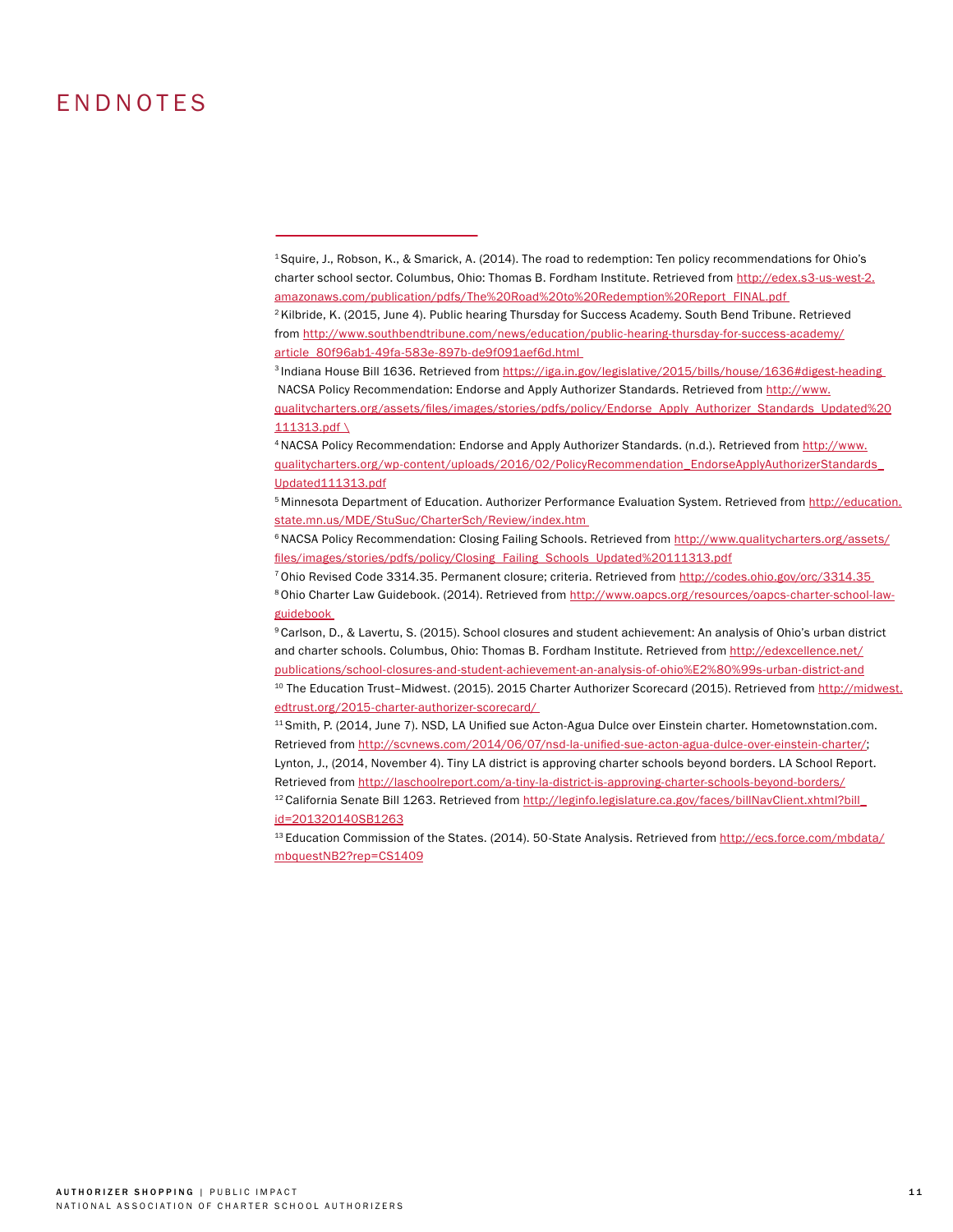# EXAMPLE 1: RECYCLING-WHEN IS A NEW SCHOOL REALLY NEW?

Sometimes a school operator falls short, and a school must close. And in some of those instances, the operator might try again, applying the lessons it learned to a new school. But when is a school really new? And when is it just the same old thing with a new wig?

# WHAT HAPPENED?

In 2011, Buckeye Community Hope Foundation, a not-for-profit authorizer located in Columbus, Ohio, granted Imagine Schools, at the time a national for-profit education management company, $1$  a charter to operate Academy of Columbus charter school.

| <b>IMAGINE COLUMBUS PRIMARY ACADEMY</b><br>(ORIGINALLY ACADEMY OF COLUMBUS) 2013-14 |                        |  |  |  |  |
|-------------------------------------------------------------------------------------|------------------------|--|--|--|--|
| <b>Students Enrolled</b>                                                            | 125                    |  |  |  |  |
| <b>Grades Served</b>                                                                | $K-8$                  |  |  |  |  |
| % Free and Reduced Lunch                                                            | 72%                    |  |  |  |  |
| % Minority                                                                          | 81%                    |  |  |  |  |
| <b>Year of Original Charter</b>                                                     | 2005                   |  |  |  |  |
| <b>Educational Management Organization</b>                                          | <b>Imagine Schools</b> |  |  |  |  |

Source: Ohio School Report Cards

- The school failed to meet academic standards, falling into "Academic Emergency" in 2011 and 2012 under the state's accountability system.
- In addition to academic concerns, the school's facilities costs accounted for more than half of the school's annual state funding.2 Imagine rented the facility from one of its subsidiaries, SchoolHouse Finance.
- Under Ohio law, authorizers are required to close schools if they fall into "Academic Emergency" for two of the three most recent years. With support from Buckeye Community Hope Foundation, the Academy of Columbus board moved to close the school in spring 2013.<sup>3</sup>
- Then, however, the North Central Ohio Educational Service Center<sup>4</sup> agreed to authorize the school after Imagine promised parents, teachers, and the public that things would improve.<sup>5</sup> The Academy of Columbus reopened in fall 2013 as Imagine Columbus Primary Academy.
- When the school switched authorizers, it brought on a new board and principal and replaced half the staff.<sup>6</sup>
- Imagine Schools continued to run the school and continued to lease the facility to the school through SchoolHouse Finance.

# HOW IS THE SCHOOL DOING NOW?

In 2013-14, the first year the school operated as Imagine Columbus Primary Academy, it performed worse than 98 percent of Ohio's public schools. It also received an F for proficiency and a C for student growth on the state report card.<sup>7</sup>

### RESULTING POLICIES

Legislation passed in 2015 in Ohio prohibits authorizer shopping for any school that has its charter non-renewed or terminated, and sets strict and specific requirements for other schools that seek to switch authorizers, including finding an authorizer rated "effective" or having a higher rating than their current authorizer, having not requested to change authorizers in the past, and gaining approval from the Ohio Department of Education prior to switching authorizers. In addition, the Ohio Department of Education will implement a new system this year to evaluate authorizers based on authorizing practices and the academic performance of the charter schools they sponsor. Authorizers receive ratings, with consequences for poor performance.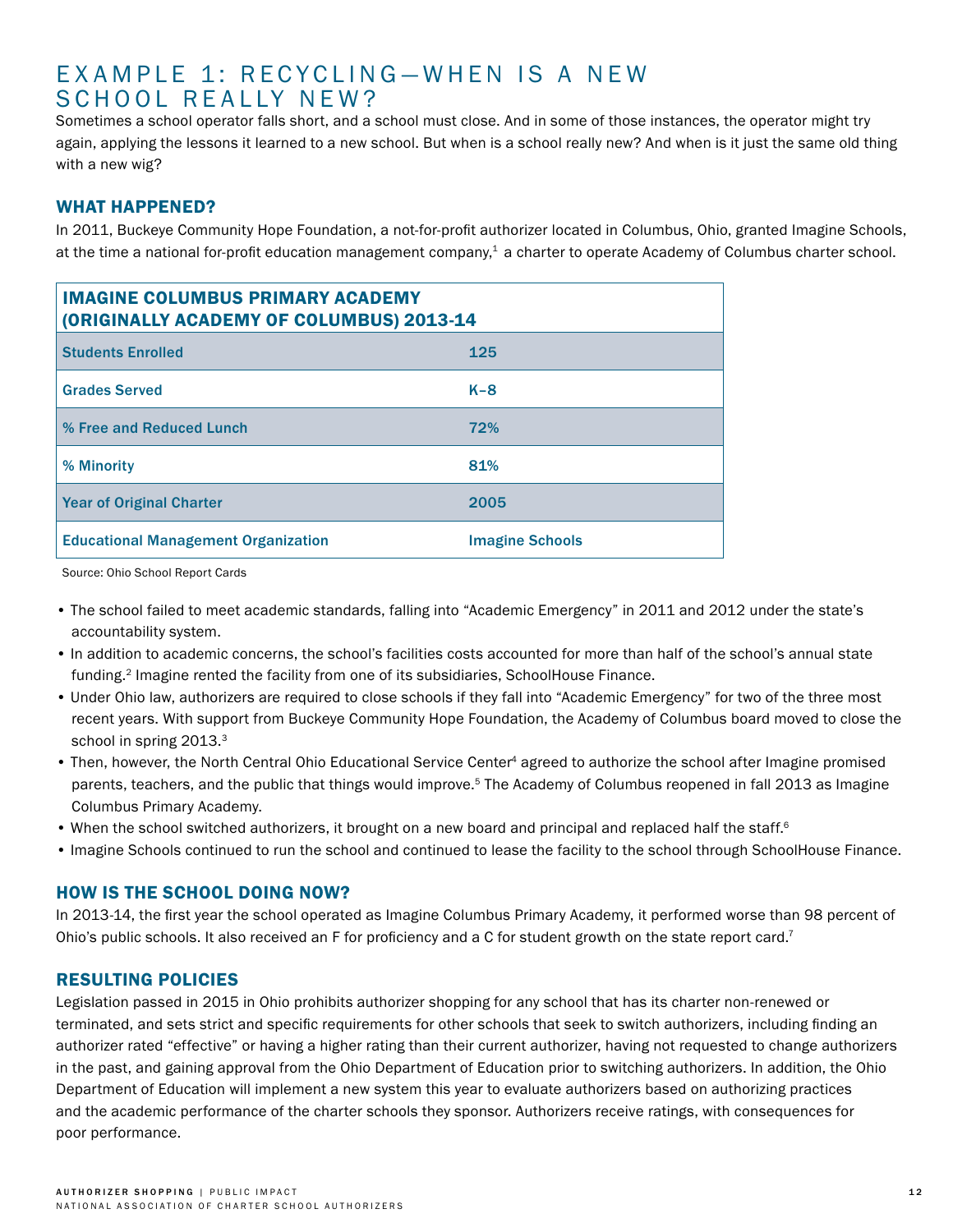# EXAMPLE 2: SHOPPING OR FINDING THE BEST FIT?

Ideally, a state's charter authorizing structure discourages authorizer shopping, while still providing at least two authorizing options for every school. This allows for legitimate changes in authorizers, which might include escaping a hostile district authorizer or finding a better "fit" with a certain authorizer based on mission, philosophy, or the kinds of support it offers. These issues can make it difficult to distinguish a school that is finding the best fit from one shopping to avoid accountability—either on the front end through a rubber-stamp application process or on the back end once a school is targeted for closure. This is especially true when authorizers are grappling with how to evaluate their schools' academic quality, especially those serving alternative populations.

### WHAT HAPPENED?

• In 2008, the Guided Online Academic Learning (GOAL) Academy received a charter granted by the Colorado Charter School Institute (CSI), an independent agency within the Colorado Department of Education established to authorize Colorado charter schools.

| <b>GUIDED ONLINE ACADEMIC LEARNING (GOAL) ACADEMY 2013-14</b> |          |  |  |  |
|---------------------------------------------------------------|----------|--|--|--|
| <b>Students Enrolled</b>                                      | 3.149    |  |  |  |
| <b>Grades Served</b>                                          | $9 - 12$ |  |  |  |
| % Free and Reduced Lunch                                      | 67%      |  |  |  |
| % Minority                                                    | 58%      |  |  |  |
| Year of Original Charter                                      | 2008     |  |  |  |
| <b>Educational Management Organization</b>                    | N/A      |  |  |  |

Source: Colorado Department of Education

- GOAL Academy is a high-technology, high-touch school in which teachers deliver instruction primarily via the Internet, but frequently meet with students to provide one-on-one tutoring, mentoring, life skills, workforce guidance, and academic reinforcement. As a school with an alternative designation, GOAL Academy is eligible for alternative performance metrics, to be adopted in agreement with its authorizer.
- CSI and GOAL could not agree on a set of academic performance expectations prior to renewal in 2013. GOAL's leaders felt that CSI was inflexible, while CSI determined that the optional measures within the Alternative Education Campus (AEC) school performance framework proposed by GOAL lacked sufficient coverage of its pupils (for example, measures were proposed that reflected performance of one to two percent of its entire population), lacked rigor, and did not align with the intent of the state's evaluation system. GOAL was not eligible to apply for renewal due to their failure to meet the expectations for the optional measure development process as stipulated by the CSI board.
- As a designated AEC, GOAL Academy's leaders claimed that they were looking for flexibility on performance metrics so that the school could be evaluated fairly.
- The GOAL board of directors transferred GOAL's charter to Falcon District 49, a Colorado LEA designated as a Colorado "innovation district."<sup>8</sup>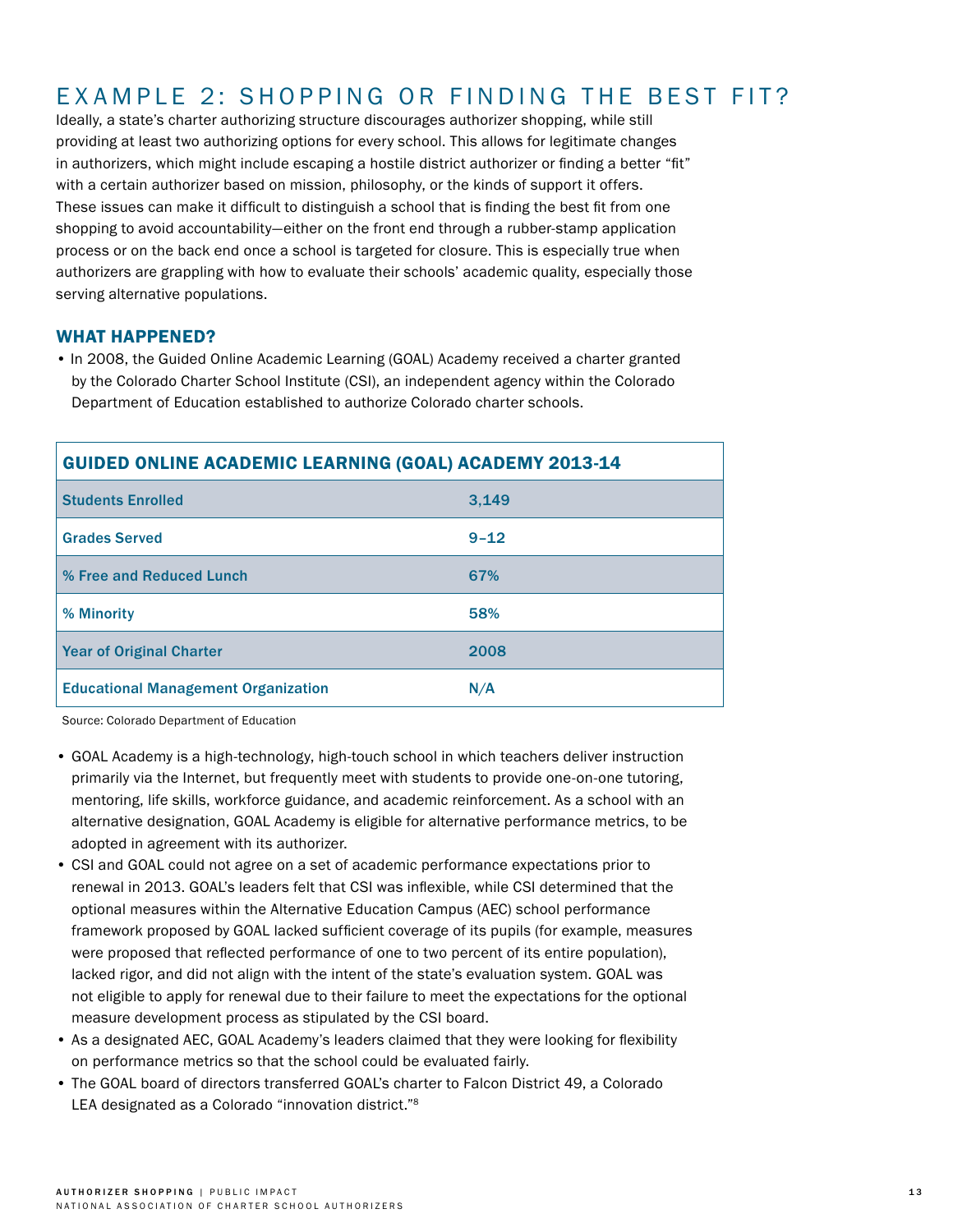## HOW IS THE SCHOOL DOING NOW?

In Colorado, districts set performance targets for schools with AEC designations. According to its AEC School Performance Framework, GOAL met or was approaching all four of its performance indicators in 2014 and received a performance rating of "AEC: Improvement." Based on the points used to calculate state accountability ratings, GOAL ranked in the 55th percentile compared with all Colorado AECs serving high school students.<sup>9</sup> However, proficiency rates at GOAL fall well below both Falcon District 49 and high schools statewide.

|                           | $2011 - 12$ | $2012 - 13$ | $2013 - 14$ | $2011 - 12$ | $2012 - 13$ | $2013 - 14$ |
|---------------------------|-------------|-------------|-------------|-------------|-------------|-------------|
| <b>GOAL</b>               | 40%         | 42%         | 39%         | 4%          | 6%          | 4%          |
| <b>Falcon District 49</b> | 75%         | 72%         | 61%         | 50%         | 35%         | 25%         |
| <b>State</b>              | 68%         | 69%         | 68%         | 46%         | 37%         | 37%         |

# PROFICIENCY RATE: READING PROFICIENCY RATE: MATH

# RESULTING POLICIES

While Colorado provides many options for AEC accountability, there has been no additional guidance to address disagreements between authorizers and charter schools about performance expectations. The ability to change authorizers can provide schools with options for a better fit in terms of mission, but can also allow schools to shop for lower accountability expectations.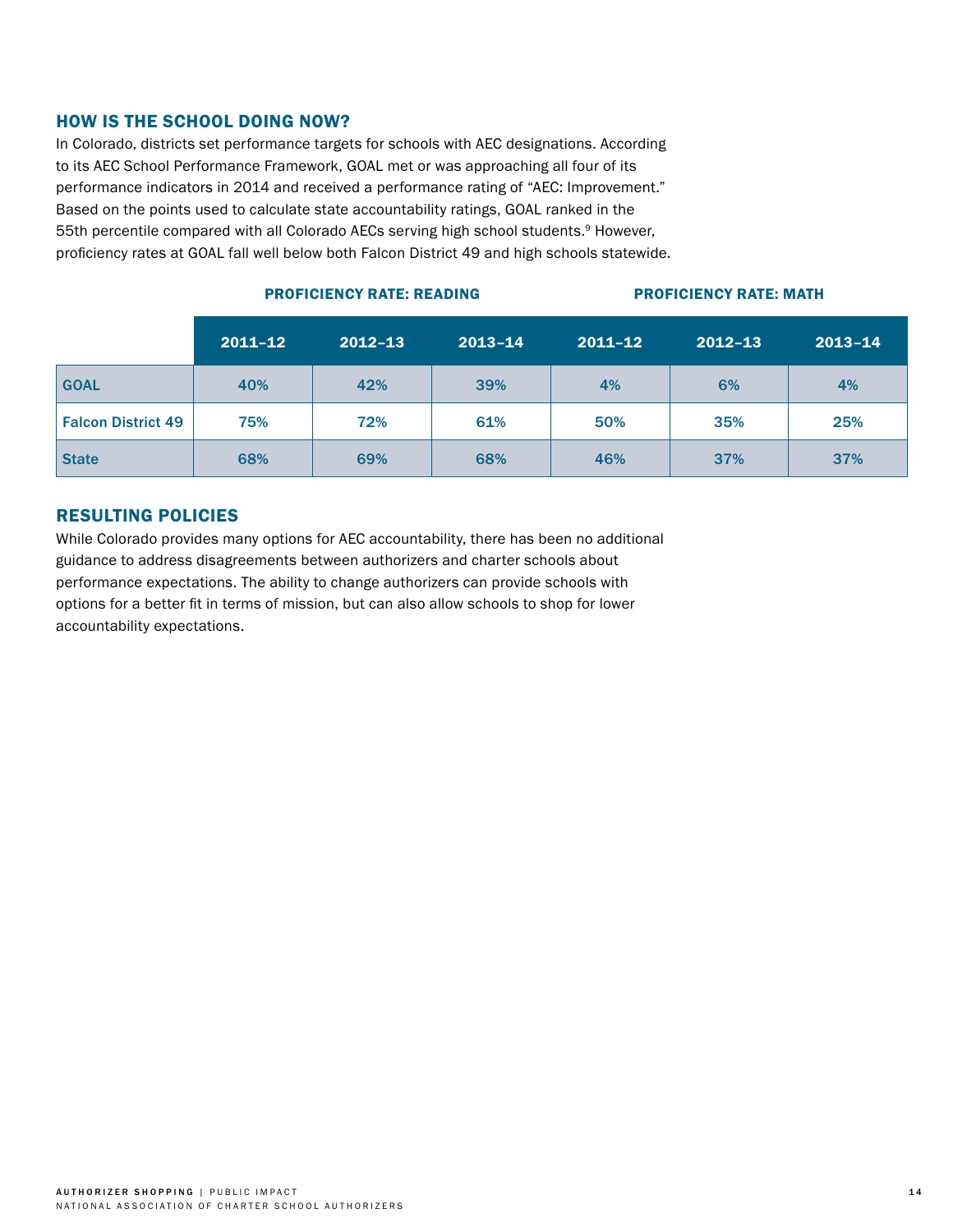# EXAMPLE 3: AUTHORIZER SHOPPING IN A VIRTUAL WORLD

Unless special provisions limit who can authorize virtual charter schools, virtual charters may choose to be authorized by—or switch to—any district (or entity) in the state. Cross-district student transfers, when they are required, and any contractual enrollment cap would be the only enrollment restrictions they would face. That context—the potential for wide geographic opportunities and many authorizers to choose from—makes virtual schools particularly prone to authorizer shopping.

### WHAT HAPPENED?

• The Adams 12 Five Star district authorized the Colorado Virtual Academy (COVA) for its first decade of operation, starting in 2003.

| <b>COLORADO VIRTUAL ACADEMY (COVA) 2013-14</b> |                 |  |  |  |
|------------------------------------------------|-----------------|--|--|--|
| <b>Students Enrolled</b>                       | 2,672           |  |  |  |
| <b>Grades Served</b>                           | $K-12$          |  |  |  |
| % Free and Reduced Lunch                       | <b>17%</b>      |  |  |  |
| % Minority                                     | 34%             |  |  |  |
| Year of Original Charter                       | 2003            |  |  |  |
| <b>Educational Management Organization</b>     | <b>K12 Inc.</b> |  |  |  |

Source: Colorado Department of Education

- COVA was operated by K12 Inc., a publicly traded, for-profit, online education company headquartered in Virginia, with schools in 37 states.<sup>10</sup>
- In advance of its 2013 renewal, COVA submitted a charter application to the Charter School Institute (CSI), an independent agency within the Colorado Department of Education. The CSI evaluation report recommended a denial of the transfer application because of student performance, student turnover, curriculum adjustments needed to address an increased number of at-risk students, and concerns that K12, not the school's board, was in control of the school.<sup>11</sup> Additionally, with an estimated 77 cents of every taxpayer dollar going to K12 as part of the management contract, some former teachers said they were overwhelmed and lacked the resources needed to perform their jobs.12 (COVA formally withdrew their application prior to a vote by the CSI board.)
- At renewal in 2013, the Adams 12 Five Star district granted COVA a new charter for just one year, citing performance concerns, and indicated that it would not renew the charter the following year. $13$
- During the 2013-14 school year, COVA implemented many changes, including terminating the management contract with K12 (though COVA continues to contract with K12 for online content). It hired a senior executive with control over marketing and allowed the board to retain more funds to improve teacher salaries, teacher-to-student ratios, and pre-enrollment processes to make sure students were ready for rigorous online work.14
- At end of the 2013-14 school year, COVA received a charter to continue operations from the Byers School District, while K12 contracted with a regional Board of Cooperative Educational Services (Colorado Digital BOCES) to open an additional (non-charter) online school, Colorado Prep Academy.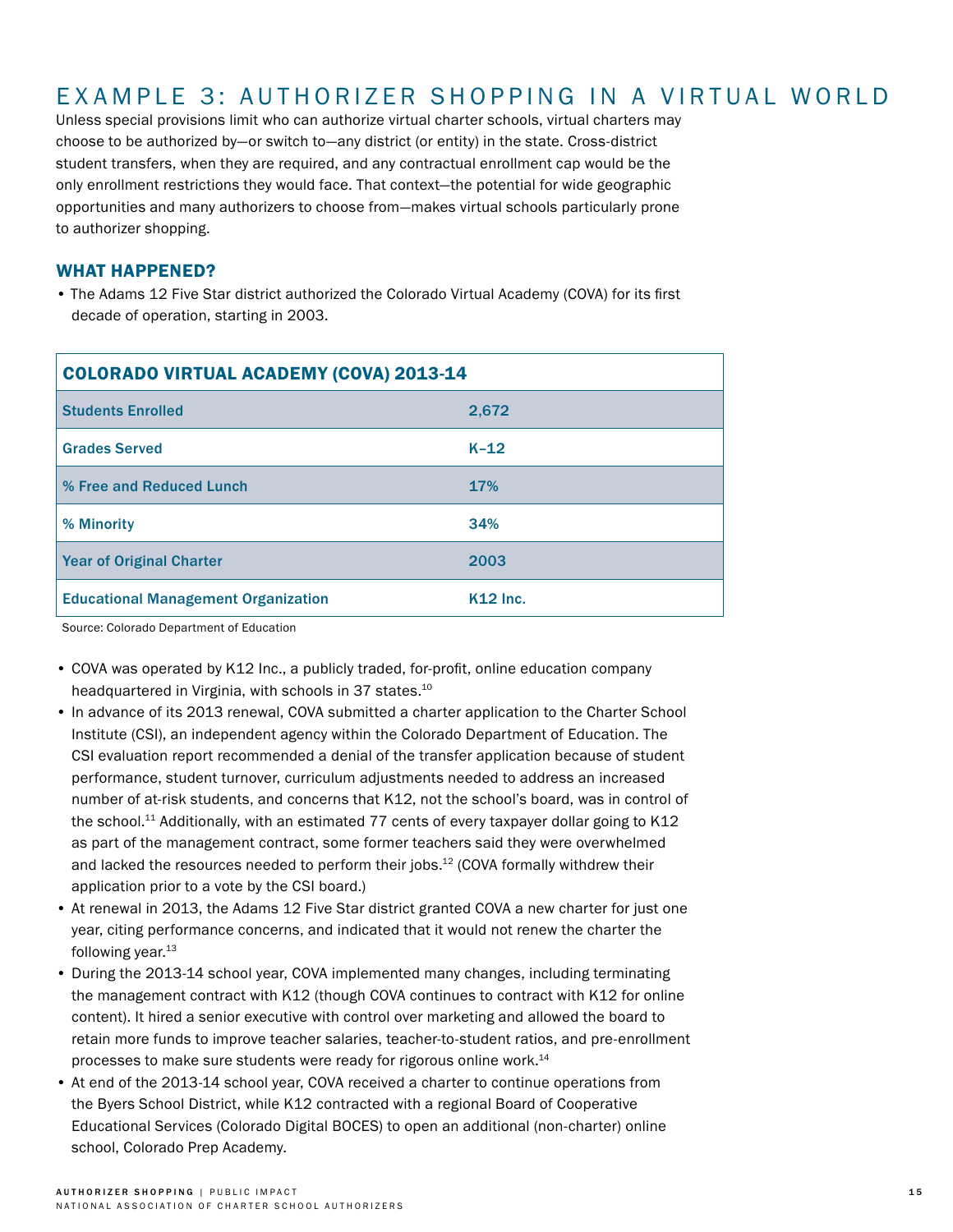## HOW IS THE SCHOOL DOING NOW?

Proficiency rates at COVA decreased slightly in reading and remained unchanged in math from 2011-12 to 2013-14, the first year under the authorization of Byers School District. COVA's proficiency rates fall below statewide average performance and rates at both Adams 12 Five Star and Byers School District. In its first year, the new K12 contract school, Colorado Prep Academy, performed below the state average in both reading and math.

#### PROFICIENCY RATE: READING PROFICIENCY RATE: MATH

|                                                     | $2011 - 12$ | $2012 - 13$ | $2013 - 14$ | $2011 - 12$ | $2012 - 13$ | $2013 - 14$ |
|-----------------------------------------------------|-------------|-------------|-------------|-------------|-------------|-------------|
| <b>COVA</b>                                         | 61%         | 60%         | 59%         | 35%         | 34%         | 45%         |
| <b>Adams 12 Five Star</b><br><b>School District</b> | 64%         | 64%         | 65%         | 54%         | 54%         | 55%         |
| <b>Byers School District</b>                        | 72%         | 72%         | 61%         | 56%         | 53%         | 47%         |
| <b>Colorado Prep</b><br><b>Academy</b>              |             |             | 63%         |             |             | 31%         |
| <b>State</b>                                        | 69%         | 70%         | 69%         | 56%         | 57%         | 56%         |

Source: Colorado Department of Education

### RESULTING POLICIES

In 2014, the Colorado Department of Education formed a task force to address accountability for virtual schools. The task force recommendations addressed the challenges of multi-district virtual charter schools, but the legislature did not take action to strengthen accountability for virtual schools.

To address concerns that charter schools can erase a history of poor performance by changing authorizers, new regulations in Colorado require that if a new school opens with 50 percent of its students having transferred from a closed school, it must inherit the accountability history of the closed school. Actual enforcement of this provision remains untested and unproven.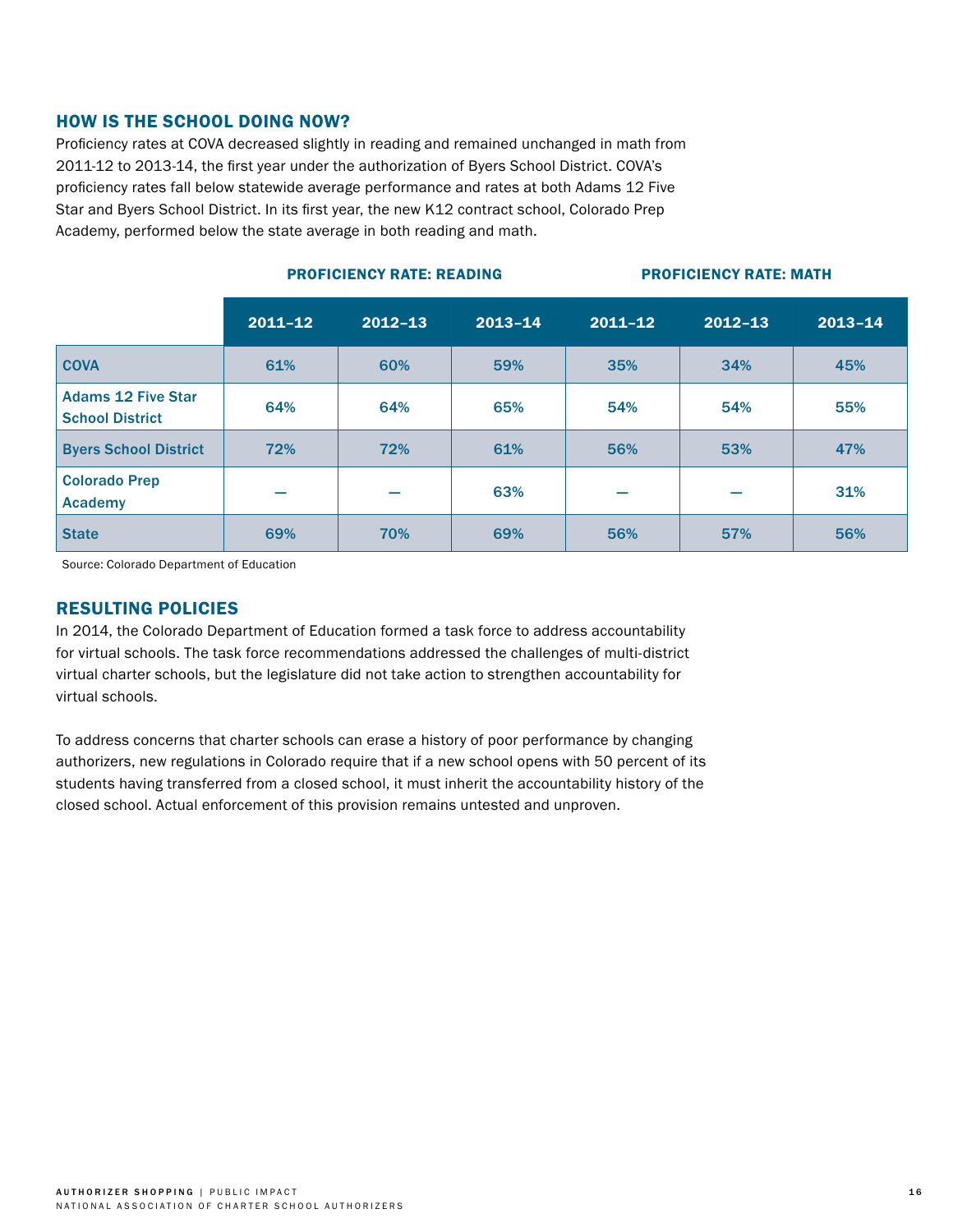# EXAMPLE 4: UNINTENDED CONSEQUENCES OF INCREASED ACCOUNTABILITY

With an increase in charter school accountability comes an increase in the motivation to authorizer shop, especially in states with inconsistent performance expectations across authorizers and no barriers to new authorizers coming on board. Examples such as the Indiana schools below have prompted advocates for authorizer quality to consider ways to stop authorizer shopping in tandem with efforts to increase academic performance expectations. They have also led to serious conversations about authorizer practices and authorizer accountability.

# WHAT HAPPENED?

- In 2011, Ball State University (BSU) increased performance expectations of its charter schools. The BSU Charter Office worked with NACSA to set clear expectations through new performance frameworks. In 2013, it did not renew the charters of seven chronically low-performing schools, but three of those schools found new authorizers and remained open:
	- Charter School of the Dunes (CSD): Calumet College of St. Joseph (Calumet) authorized CSD in July 2013 with limited management changes. The school hired a new principal and severed ties with its founder.<sup>15</sup> CSD operates in a new, \$13 million facility. In fall 2015, CSD closed its high school and now serves only K-8 students, part of a restructuring process approved by the Indiana Department of Education.16
	- Timothy L. Johnson (TLJ) Academy: After TLJ was not renewed by BSU in early 2013, East Allen County Schools (a local school district) rejected its charter application. In June 2013, Trine University approved the charter. Trine required TLJ to switch to a yearround calendar, reduce class sizes, provide for additional educator planning time, and offer expanded professional development opportunities to its staff.
	- Imagine Life Sciences Academy–West (ILSAW): Trine University granted ILSAW a three-year charter in June 2013, reopening the school as Indiana Life Sciences Academy. Trine planned to take a more active role in the school.
- These two new authorizers, Calumet and Trine, expressed their intention to facilitate turnaround efforts in the schools. Neither Calumet nor Trine had authorized charter schools before 2013; CSD, TLJ, and ILSAW were the first schools ever authorized by those entities.

|                                                      | <b>CHARTER SCHOOL OF THE</b><br><b>DUNES (CSD) 2013-14</b> | <b>TIMOTHY L. JOHNSON (TLF)</b><br><b>ACADEMY 2013-14</b> | <b>INDIANA LIFE SCIENCES</b><br><b>ACADEMY 2013-14</b> |
|------------------------------------------------------|------------------------------------------------------------|-----------------------------------------------------------|--------------------------------------------------------|
| <b>Students Enrolled</b>                             | 534                                                        | 303                                                       | 573                                                    |
| <b>Grades Served</b>                                 | $K - 10*$                                                  | $K-8$                                                     | $K-8$                                                  |
| % Free and Reduced Lunch                             | 28%                                                        | 96%                                                       | 85%                                                    |
| % Minority                                           | 97%                                                        | 99%                                                       | 97%                                                    |
| <b>Year of Original Charter</b>                      | 2003                                                       | 2002                                                      | 2009                                                   |
| <b>Educational Management</b><br><b>Organization</b> | <b>Mosaica Education, Inc.</b>                             | <b>The Leona Group</b>                                    | <b>Imagine Schools</b>                                 |

Source: Indiana Department of Education **by the Contract Contract Contract Contract Contract Contract Contract Contract Contract Contract Contract Contract Contract Contract Contract Contract Contract Contract Contract Con**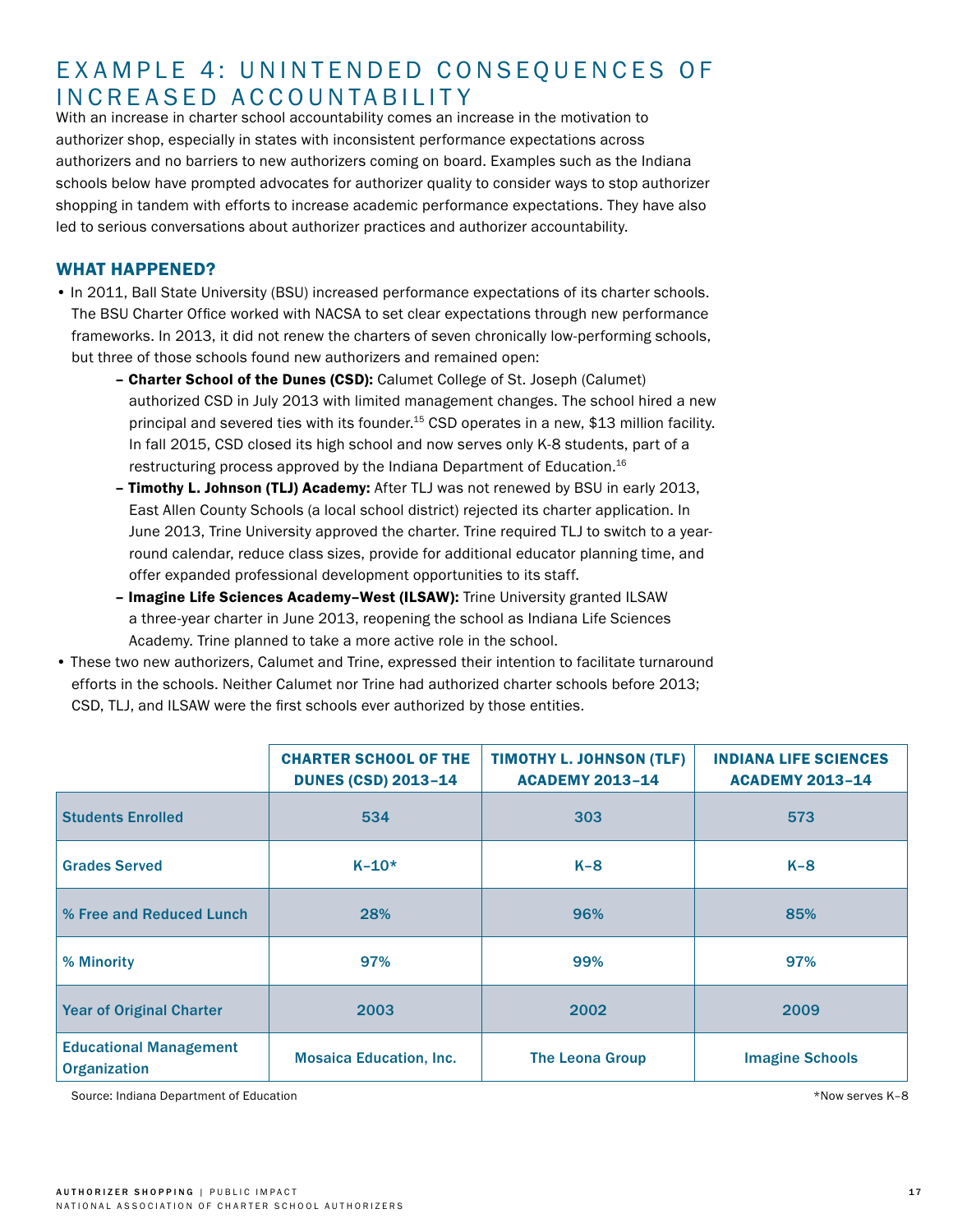• Career Academy–another persistently underperforming school authorized by Ball State University–was due to go through Ball State's renewal process in 2015-2016. The school successfully switched to the authorization of Trine University in fall 2015.

## HOW ARE THE SCHOOLS DOING NOW?

In 2013–14, the first year under new authorizers, all three schools received state grades of F.

|                                           | 2011-12 | $2012 - 13$ | $2013 - 14$ |
|-------------------------------------------|---------|-------------|-------------|
| <b>CHARTER SCHOOL OF THE DUNES</b>        |         |             |             |
| TIMOTHY L. JOHNSON ACADEMY                |         |             |             |
| <b>INDIANA LIFE SCIENCES ACADEMY-WEST</b> |         |             |             |
| <b>INDIANA LIFE SCIENCES ACADEMY</b>      |         |             |             |

Source: Indiana Department of Education State Report Cards

## RESULTING POLICIES

In 2013, Indiana instituted new authorizer quality, charter school accountability, and authorizer accountability statutes that create disincentives for poor authorizing practices. In 2015, Indiana passed a bill requiring an authorizer that receives an application from an existing charter school to notify the current authorizer in writing and requiring those authorizers to consult with each other prior to making any decisions.<sup>17</sup> It also requires new, non-district authorizers to get approval from the Indiana State Board of Education before they can authorize any charter schools.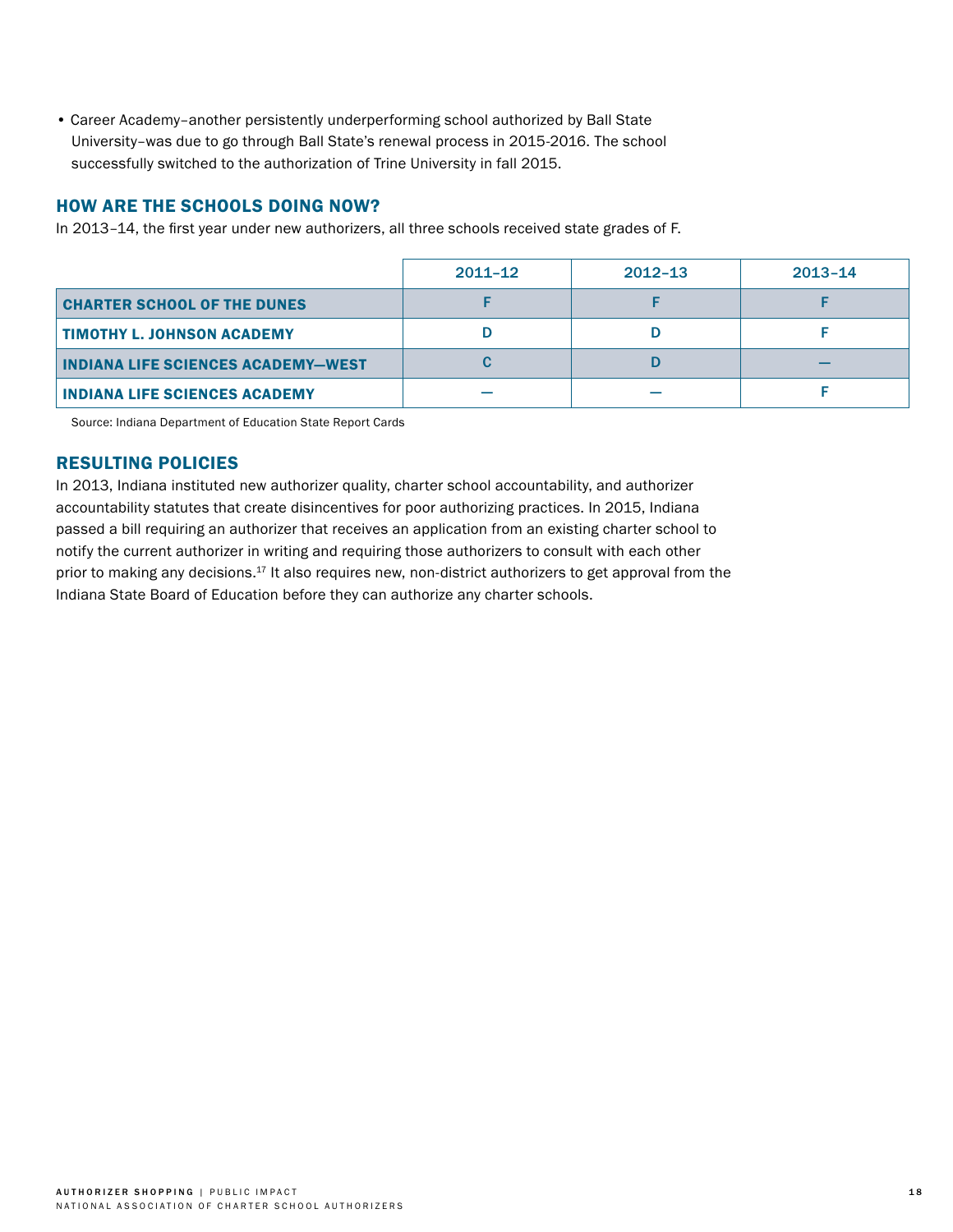# EXAMPLE 5: MANY AUTHORIZERS, LITTLE CONSISTENCY

The perfect storm for authorizer shopping is a high number of authorizers and no State-level oversight of authorizer quality. Bad actors are free to shop for the least rigorous oversight and the lowest performance expectations.

## WHAT HAPPENED?

• Informal interviews with Ferris State University indicate that they were not planning to renew the charters of Francis Ray Academy and George Crockett Academy at the end of the charter contract in 2014 and that the schools were aware that they were unlikely to receive a renewal.

|                                                      | <b>FRANCIS RAY ACADEMY</b> | <b>GEORGE CROCKETT</b><br><b>ACADEMY</b> |
|------------------------------------------------------|----------------------------|------------------------------------------|
| <b>Students Enrolled</b>                             | 460                        | 352                                      |
| <b>Grades Served</b>                                 | $K-8$                      | $K-8$                                    |
| % Free and Reduced Lunch                             | 98%                        | 97%                                      |
| % Minority                                           | 98%                        | 100%                                     |
| <b>Year of Original Charter</b>                      | 1999                       | 1999                                     |
| <b>Educational Management</b><br><b>Organization</b> | <b>The Leona Group</b>     | <b>The Leona Group</b>                   |

Source: 2012–13 NAPCS Dashboard

- Both schools moved to the authorization of Northern Michigan University (NMU) in fall 2014.
- NMU said in a campus publication: "We have looked at this from a mission-specific perspective as we determine the growth of charter schools at NMU…If you look at those we have chartered, they are in high-need areas with low-performing traditional schools. Rather than take the traditional system out of place, the charter schools offer a competitive balance intended to provide families with a choice and improve academic performance."18

## HOW ARE THE SCHOOLS DOING NOW?

|                                   | <b>PROFICIENCY RATE: READING</b> |             |             |             | <b>PROFICIENCY RATE: MATH</b> |             |             |             |
|-----------------------------------|----------------------------------|-------------|-------------|-------------|-------------------------------|-------------|-------------|-------------|
|                                   | $2010 - 11$                      | $2011 - 12$ | $2012 - 13$ | $2013 - 14$ | $2010 - 11$                   | $2011 - 12$ | $2012 - 13$ | $2013 - 14$ |
| <b>Francis Ray</b><br>Academy     | 32%                              | 40%         | 34%         | 31%         | 13%                           | 17%         | 18%         | 6%          |
| <b>George Crockett</b><br>Academy | 35%                              | 40%         | 47%         | 52%         | 14%                           | 16%         | 12%         | 8%          |

Source: Michigan Department of Education

### RESULTING STATE POLICY PROPOSAL

The Michigan Council of Charter School Authorizers (MCCSA) supports a state policy proposal to require approval by the authorizer community for any transfer of a school from one authorizer to another. In practice, the MCCSA has adopted voluntary standards prohibiting low-performing schools from authorizer shopping, and those standards apply to all authorizers who choose to participate in the MCCSA.